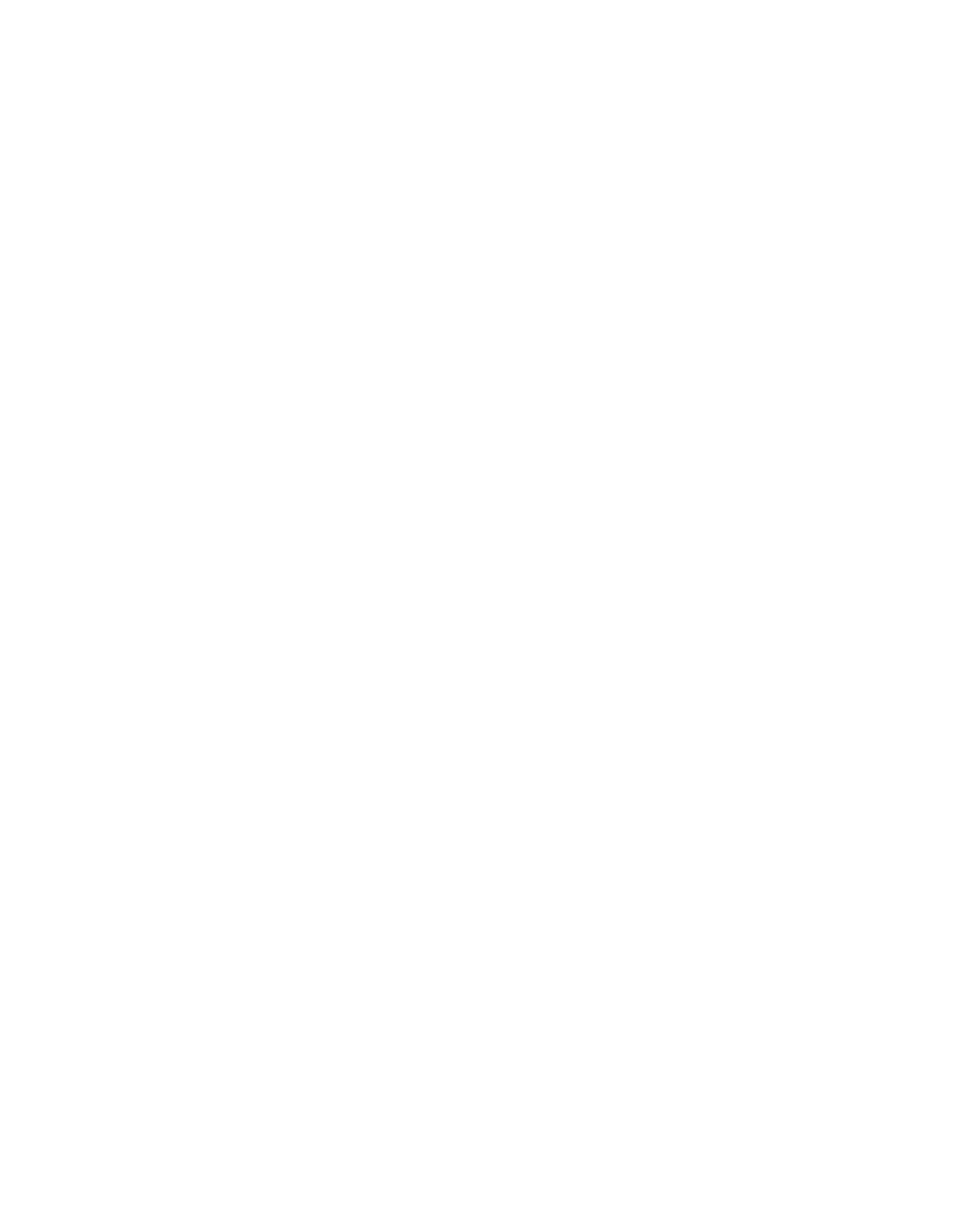# **Table of Contents**

| Tracking Target Audience Open Items beyond the Past GJ Year  14              |
|------------------------------------------------------------------------------|
|                                                                              |
|                                                                              |
|                                                                              |
|                                                                              |
| Appendix C: History of Report Continuity Recommendations in Orange County 23 |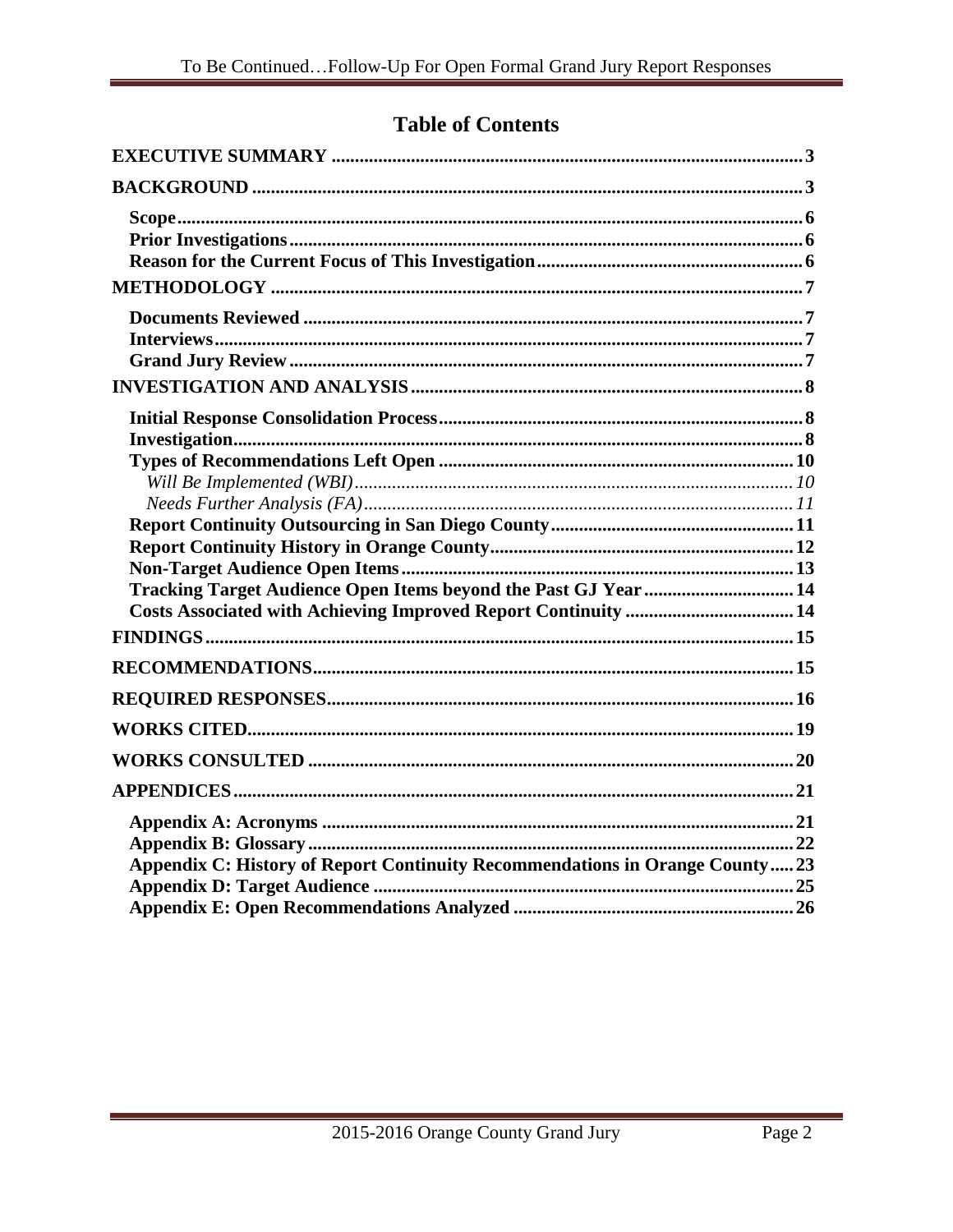# <span id="page-3-0"></span>**EXECUTIVE SUMMARY**

When a California Grand Jury issues its reports each year, the affected agencies and departments referenced in those reports are required by law to respond to the report's findings and recommendations within a specified time (60 or 90 days). In practical terms, this means the sitting Grand Jury (GJ) must record, track, and evaluate the responses to the findings and recommendations of the prior year's Grand Jury reports. This process is generally referred to as "Report Continuity" or "Report Tracking." This is an important function when one considers that Grand Jury recommendations are thoughtfully formulated after serious, in-depth investigations requiring several months of study, and that commitments are made by the respondents to implement changes, or at least to do further analysis of the issues raised.

The 2015-2016 Orange County Grand Jury focused on recent years when tracking by County administration of the required responses to Grand Jury report recommendations fell short of the established practice of earlier years. The County Board of Supervisors (BOS) and the County agencies and departments they govern (referred to here as the Target Audience), left a number of responses open for fiscal years 2011-2012, 2012-2013 and 2013-2014 (referred to here as the Focus Period). This report looks at whether the commitments made by the Target Audience respondents were actually fulfilled and if open responses were ever resolved.

While each sitting Grand Jury has a central role to play in ensuring report continuity for the preceding term's reports, there is nevertheless often great difficulty in tracking the final outcome of non-rejected recommendations that could not reach closure within the statutory 60 or 90 day response period (aka open recommendations). The Grand Jury also determined that effective tracking by County administration of open recommendations has not been consistent over the years, despite a 1994 directive from the BOS that the County Administrative Office (CAO)/County Executive Office (CEO) track and provide an annual update six months after the initial response submission date. This commitment apparently got lost in the organizational and leadership changes that occurred in the CEO's office in recent years. The Grand Jury investigation concluded that this review process needs to be reinstated and formally integrated into the best practices and procedures of the BOS and CEO and that this review should include all currently open report responses originating from the BOS and the Target Audience.

# <span id="page-3-1"></span>**BACKGROUND**

One of the charges of a duly constituted California Civil Grand Jury is to investigate the functioning of county government. These investigations result in published reports that contain findings and recommendations. In Orange County, the County Executive Office (CEO) has the responsibility to coordinate and provide guidance on responding to all entities in the Target Audience (see Appendix D) in preparation for the formal Board of Supervisors' response to the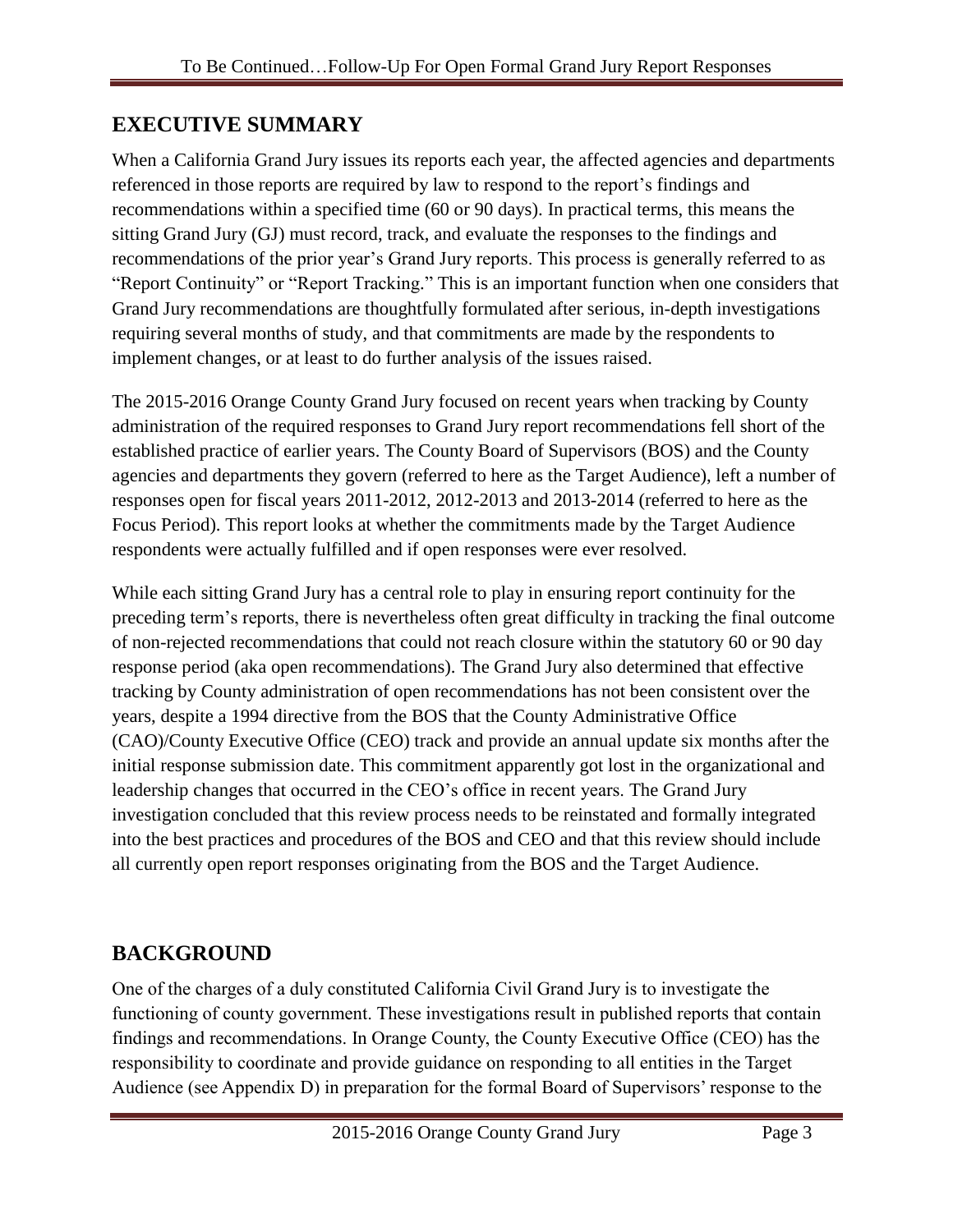sitting Grand Jury. This guidance extends from what types of responses are acceptable under the California Penal Code (CPC), to the deadlines associated with the responses. The GJ's review of many years' report responses shows that the CEO has handled the initial coordination of the Target Audience response process well.

The Grand Jury report process is shown in Figure 1 below.



Figure 1: Grand Jury Report response process-flow

Under CPC sections §933.05 and §933, the responding entities must reply to the Grand Jury report within a statutory time period (either 60 or 90 days depending on the responding entity), and with recommendation responses limited to the following approved categories:

- 1. Implemented The recommendation has been implemented, with a summary regarding the implemented action.
- 2. Will be Implemented The recommendation has not been implemented, but will be implemented in the future, with a timeframe for implementation. (This report uses the acronym WBI to refer to this class of response).
- 3. Further Analysis The recommendation requires further analysis, with an explanation of the scope and parameters of that analysis and timeframe. This timeframe shall not exceed six months from the date of publication of the Grand Jury report. (This report uses the acronym FA to refer to this class of response).
- 4. Will not be Implemented The recommendation will not be implemented because it is not warranted or is not reasonable, with an explanation.

As defined in this report, an open response is one that falls into either the Will be Implemented (WBI) or Further Analysis (FA) category, but in which a final resolution has never been reached or communicated.

Figure 1 depicts the progression of Grand Jury reports from publication through formal closure. The maximum duration of this process for reports directed at the Target Audience is 90 days, but if open responses are submitted, can extend to 180 days or more. This long time frame often results in a loss of continuity of personnel involved in the process; thus complicating effective follow-up and closure of GJ report recommendations.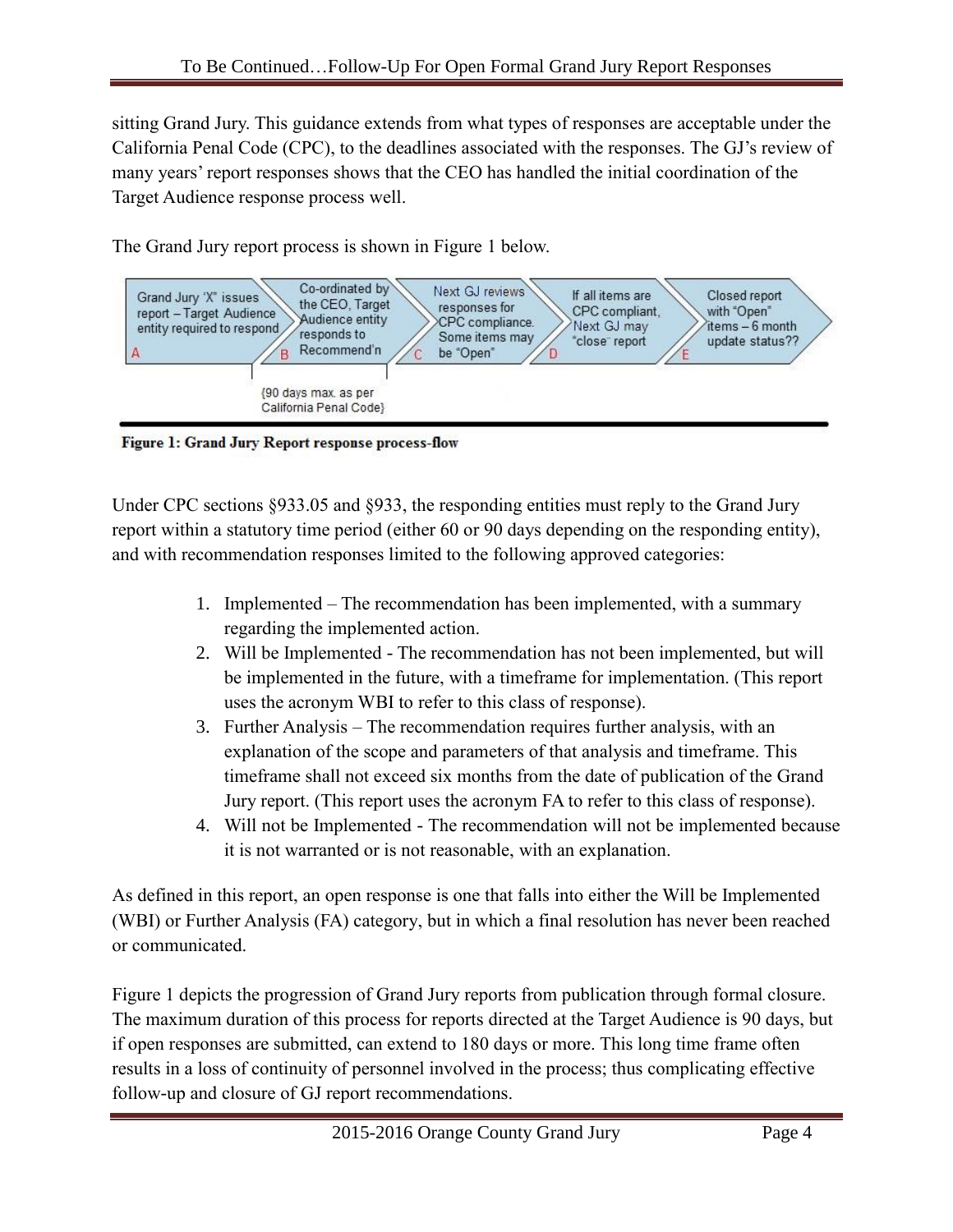This Grand Jury believes when a respondent replies to a report recommendation with a "Will be Implemented" or a "Needs Further Analysis," it is considered still open and in need of resolution or closure. It is a commitment for further consideration or action to which the respondent should be held. Currently there is no effective process in place within the County administration and Target Audience to track these commitments, resulting in diminished impact of the Grand Jury's reports and its ability to effect positive change in Orange County. Indeed, the 2003-2004 Grand Jury published a report which states that public scrutiny "can improve the impact" of GJ reports (Declaration: More, 201); but such scrutiny is only meaningful if report recommendations reach a conclusion.

Over the years, the report continuity issue has been addressed in Orange County in different ways (see Appendix C). In the 1960s and 1970s, the practice of using outside auditors to help write and follow-up on report recommendations was common (Report on Follow Up, 181). Once this practice was abandoned, subsequent Grand Juries looked at different alternatives to provide report continuity. The 1990-1991 and 1992-1993 Grand Juries published reports recommending that the BOS adopt an ordinance allowing the Grand Jurors Association of Orange County (GJAOC) to assume the task of tracking open report recommendations (Grand Jury Implementation, AD-123; Implementation and Tracking, A-1). Grand Jurors Associations are non-profit, private groups made up of former Grand Jurors with a mission to promote and support the Grand Jury system. A successful Grand Juror's Association engagement had been achieved in San Diego County since at least 1983. Other previous GJs and the County Administrative Office (CAO) suggested that the duty fall to the CAO or its successor, the County Executive Office (CEO) (Continuity: The Never, SI-9).

The BOS has supported different approaches at different times depending on the zeitgeist. Leading up to the county's 1994 bankruptcy, fiscal concerns led the BOS to reject accepting any additional responsibilities that would require staff resources. The BOS asked the CAO to evaluate using the GJAOC as an alternative to managing Grand Jury report continuity. When the GJAOC was unable to deliver its GJ continuity report for the 1998-1999 term, the CEO reclaimed the task. CEO ownership of the process was in place and further endorsed with additional Grand Jury report recommendations (Tracking the Implementation, 198) for several years. Indeed, report continuity benefited between 2005 and 2011, roughly the span of one CEO administration. After the then current administration ended, the formal follow-up process seemed to lose its priority or the process was lost with the changes in leadership and, as a result, report recommendations from GJ terms 2011-2012, 2012-2013 and 2013-2014 were not properly tracked to closure.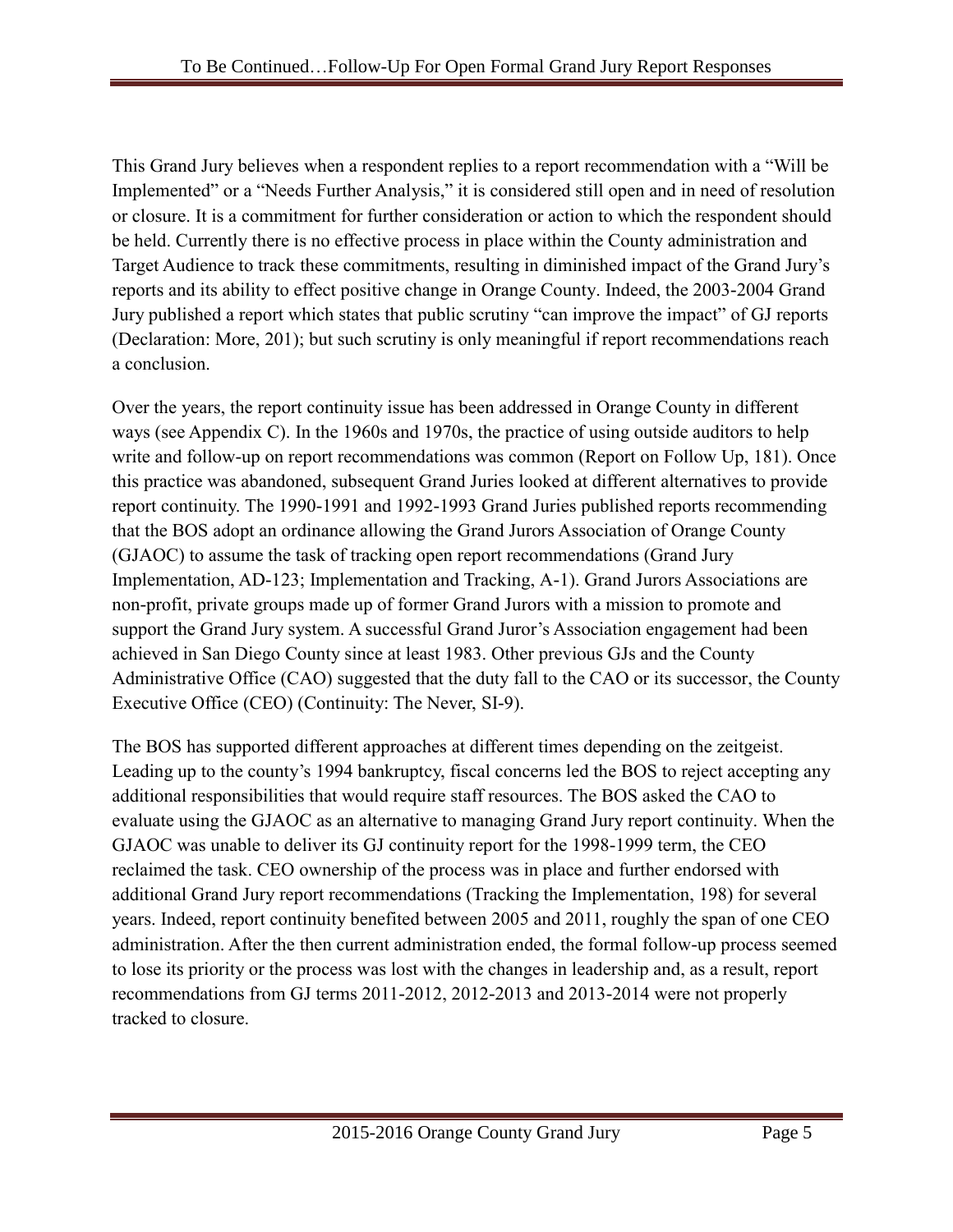## <span id="page-6-0"></span>**Scope**

Grand Jury continuity is a broad concept that encompasses the total set of responsibilities and tasks that must transfer between Grand Jury terms. Much has been written on the topic, notably a Grand Jury report from 1997-1998 entitled "Declaration: Improvement of Continuity In Grand Jury Activities" (Orange County Grand Jury Final Report, 217) that viewed the entire spectrum of issues from hand-off of promising study proposals, to ongoing complaint investigations, to report recommendations.

The current investigation examines the role of County administration with respect to report continuity, which entails tracking, and resolution of those recommendations still "open." For this report, the Grand Jury examined responses by the Orange County Board of Supervisors (BOS) and the entities they govern, the Target Audience, for reports issued for the fiscal years 2011- 2012, 2012-2013 and 2013-2014, the Focus Period. The GJ cannot find any County records indicating follow-up for open report recommendations from this period. For thoroughness, the investigation expanded its view to open items generated by non-Target Audience entities, to understand the unique challenges involved in tracking recommendations for this subset of respondents.

### <span id="page-6-1"></span>**Prior Investigations**

Providing continuity for Grand Jury reports has been a constant challenge for California Grand Juries (CGJ). A report entitled "The Effectiveness of Grand Juries" (Peat Marwick, 1982) stated that GJs as early as 1924 have been suggesting a change in either the make-up or term of Grand Jury panels to better support continuity and follow-up. Other California counties have also published reports that indicate that report continuity is problematic across CGJs. Since the early 1990s, at least six reports have addressed report continuity and the need for a permanent, reliable process to ensure proper follow-up by County administration of Grand Jury recommendations. Despite these repeated calls for improvements, no system for follow-up has survived functionally intact over the years.

## <span id="page-6-2"></span>**Reason for the Current Focus of This Investigation**

Despite earlier reports finding difficulty in tracking open report recommendations, and numerous suggested solutions, consistent and thorough response tracking by subject agencies has proven elusive. Lack of effective follow-up diminishes the impact of the civil function of the Grand Jury and also does a disservice to the community when thoughtful report recommendations go unheeded or unresolved due to a lack of systematic follow-up. The Grand Jury decided to first focus on open recommendations coming from the Target Audience in which the original solicitation of report responses has been managed by the CEO (box B in Figure 1). The Focus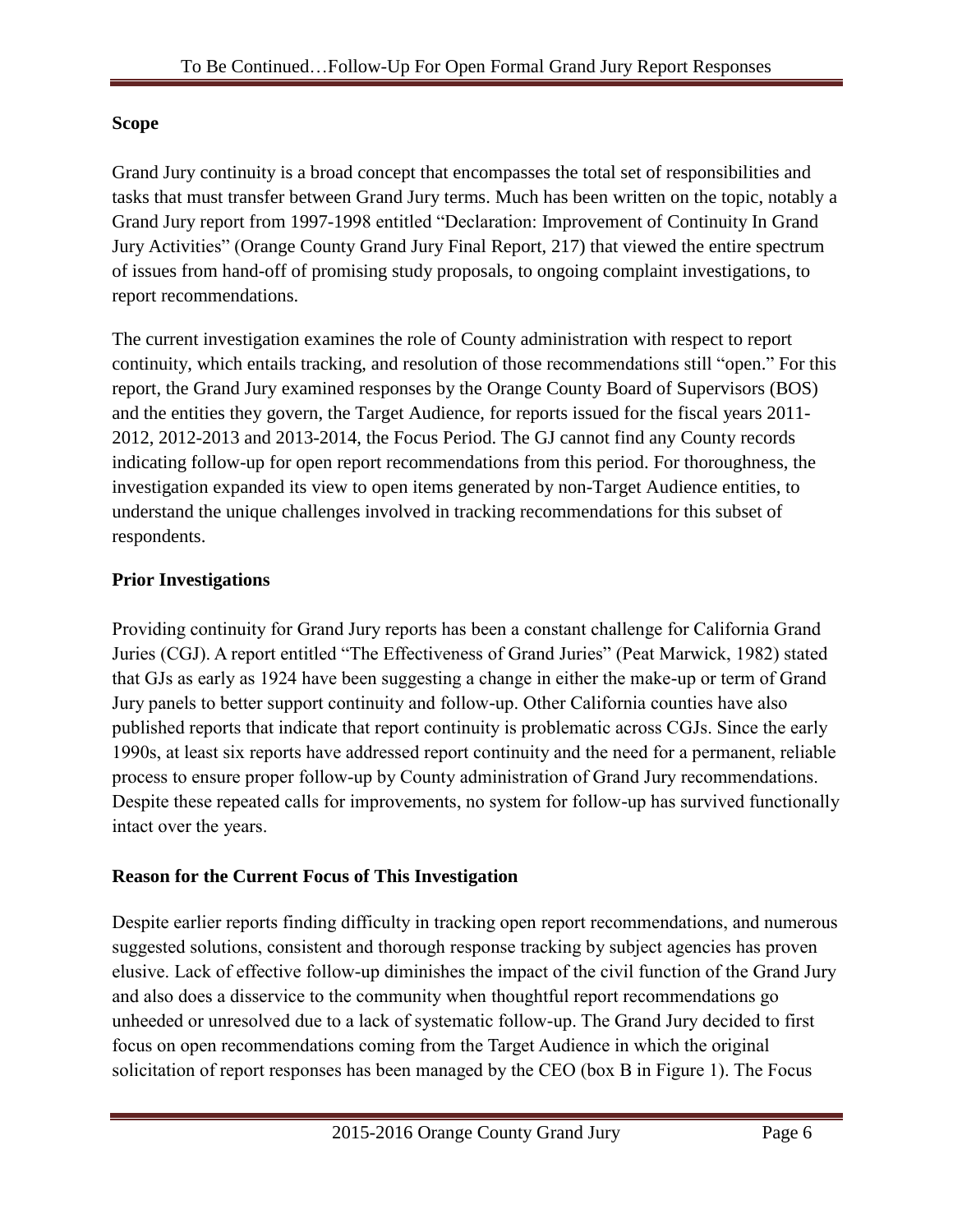Period was chosen since the Grand Jury could not find evidence of County Administration follow-up for these years.

# <span id="page-7-0"></span>**METHODOLOGY**

The investigation sought to understand the history behind how GJ report continuity has been addressed as well as how much of an issue it is. Historical research on the topic led the Grand Jury into its archives. The GJ looked at final reports going back to 1931 to determine when report continuity arose as an issue. The GJ tracked reports on the topic of report continuity against a time-line of historical events to gain an insight into priorities and potential limitations (e.g. financial or technical) prevalent at different times. The open recommendations from reports directed towards the Target Audience for the Focus Period were analyzed to understand the scope of the open report recommendations problem.

#### <span id="page-7-1"></span>**Documents Reviewed**

Documents reviewed included the Orange County Grand Jury final reports for 1975-1976, 1990- 1991, 1991-1992, 1997-1998, 2002-2003, 2011-2012, 2012-2013, and 2013-2014, as well as Grand Jury reports on the topic of report continuity from various other California counties. The Grand Jury also reviewed minutes from BOS meetings and the Memoranda of Understanding (MOU) between various BOSs and external parties such as the GJAOC.

## <span id="page-7-2"></span>**Interviews**

The Grand Jury conducted in-person and telephone interviews with:

- The Orange County County Executive Office (CEO) personnel including senior executive personnel
- A former Orange County County Executive Officer
- The Grand Jurors Association of Orange County
- A recent San Diego Grand Jury Foreperson
- County of San Diego, Chief Administrative Office Personnel

## <span id="page-7-3"></span>**Grand Jury Review**

In conjunction with this investigation, the Grand Jury also reviewed and implemented changes to the Grand Jury processes to increase the likelihood of effective follow up and implementation of recommendations.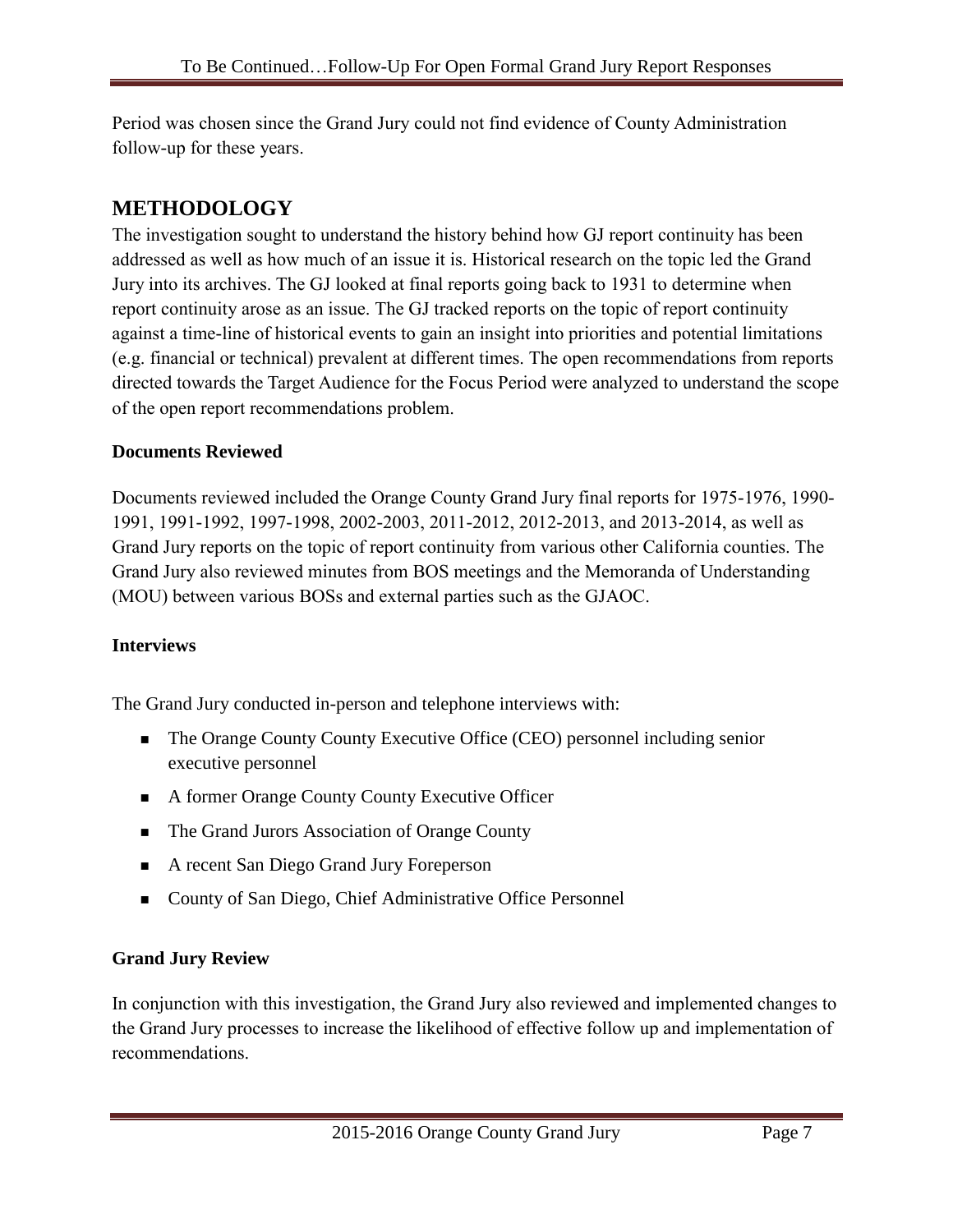# <span id="page-8-0"></span>**INVESTIGATION AND ANALYSIS**

#### <span id="page-8-1"></span>**Initial Response Consolidation Process**

The CEO is tasked by the BOS to manage the entire Grand Jury report response process for the BOS and the Target Audience. The County Executive has assigned the task to the Chief Operating Officer (COO) to manage. The most recent process is detailed in a formal CEO policy letter updated in February of 2016 titled: "Grand Jury Report Responses." In brief, all entities required to provide responses to GJ report findings and recommendations are informed by the COO of the responses required, the acceptable types of responses and the due dates. Since most GJ reports are issued in June at the end of the Grand Jury term, responses from the Target Audience are generally due by the end of September, 90 days being the maximum timeframe allowed by the Penal Code (box B, Figure 1). The COO provides the respondents with a response template and response examples. The respondent is required to research the issue and to draft a response that they first submit to County Counsel for review prior to returning it to the COO. The COO and CEO staff check the responses for completeness and Penal Code compliance and may slightly edit them. Ultimately, the formal response is placed on the BOS agenda for presentation, discussion, and approval by the BOS, before the formal response is submitted to the presiding judge of the Superior Court, with a copy to the sitting Grand Jury. The formal responses are posted on the Court's Grand Jury website along with the corresponding GJ report at [www.ocgrandjury.org.](http://www.ocgrandjury.org/) This process allows the public to read the GJ report as well as the formal response to the report's findings and recommendations.

The sitting Grand Jury studies all of the official report responses received during its term, reviewing them for compliance with the CPC sections §933 and §933.05 (box C, Figure 1). If all responses are compliant, the GJ can vote to close out the report in question (box D, Figure 1). It is important to understand that a GJ report can be closed even though specific report responses remain open (i.e., categorized as needing Further Analysis or as Will Be Implemented). Closure is possible because there is no restriction in the penal code to prevent report close out if certain items are unresolved. The Penal Code only requires that an open response (i.e., either FA or WBI) provide details as to either the analysis to be conducted or the route towards eventual implementation.

#### <span id="page-8-2"></span>**Investigation**

The Grand Jury reviewed the published reports from the 2011-2012, 2012-2013, and 2013-2014 GJ terms. These are denoted as 11/12, 12/13 and 13/14 respectively. Reports for the 2014-2015 GJ term were not included since many report responses had not yet been submitted at the time of this GJ's investigation.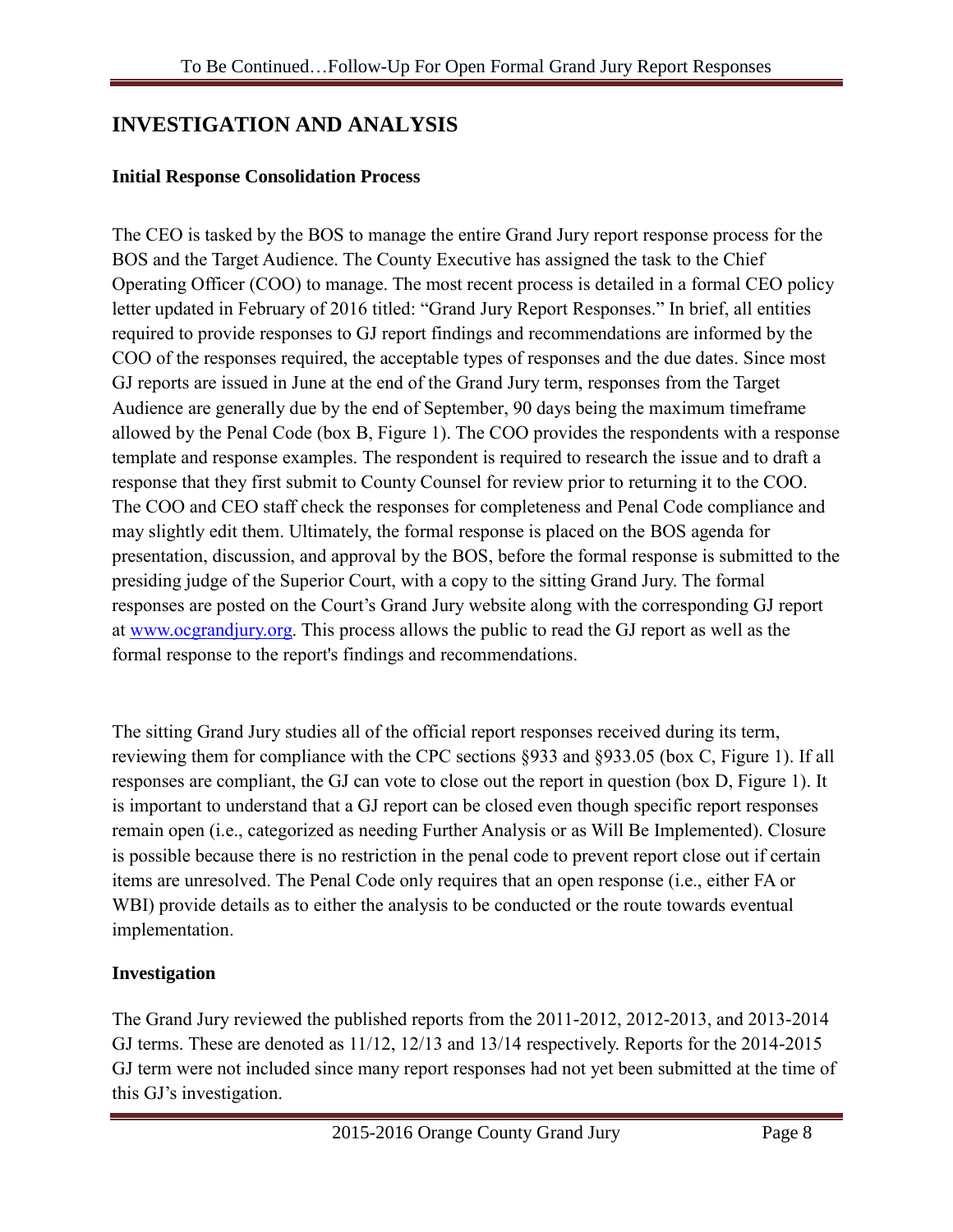Once the open recommendations were identified, the GJ researched a variety of sources to determine the outcome of the recommendation. Follow-up documents that were provided by the CEO were also examined. Additionally, the GJ viewed the respondent's websites to look for evidence that a recommendation's Further Analysis (FA) or future implementation (WBI) had made progress. Finally, for those open items for which no current status information was found, the Grand Jury sought the CEO's help to reach back to the Target Audience for an update.

The Focus Period netted 13 reports with a total of 27 open recommendations directed to the Target Audience. This represents almost 30% of Grand Jury reports issued during the Focus Period. These open recommendations were passed to the CEO for additional investigation and follow-up (see Appendix E). Table 1 below is a summary of the open report recommendations the GJ passed to the CEO. It shows the number of open recommendations by grand jury year and by type of response:

|                         | Grand Jury Term |               |  |  |  |  |  |  |  |
|-------------------------|-----------------|---------------|--|--|--|--|--|--|--|
|                         | 13/14           | $12/13$ 11/12 |  |  |  |  |  |  |  |
| Will Be Implemented     | 14              |               |  |  |  |  |  |  |  |
| <b>Further Analysis</b> |                 |               |  |  |  |  |  |  |  |

**Table 1: Open Recommendation Responses from Target Audience**

The CEO set about providing the Grand Jury with current updates on the open items in November 2015. From the updates, the GJ concluded that the large number of WBI responses from GJ year 13/14 was no surprise and could largely be explained by the longer time-frames needed to complete complex projects. In particular, the 13/14 GJ report titled "Orange County Information Technology Management: Good Job Overall; Disaster Recovery Must Be Addressed" dealt with complex technology and disaster recovery issues and netted six of the fourteen open WBI responses for that term ("Information Technology",1-38; Appendix E). It was furthermore determined that one of the two WBIs from the 11/12 term has indeed been completed (with slight modifications). The second WBI item remaining from the 11/12 term was ultimately deemed unworkable after the responding agency received RFP responses related to the recommendation.

In contrast, the updates provided for the "Further Analysis" (FA) items are less satisfying. There are a fairly constant number of FAs for each of the years in the Focus Period. Most of the recommendations in this category have neither been rejected outright, nor been completed. The Grand Jury has no authority to demand further action, short of initiating another civil investigation thus leaving the recommendations with an open FA unresolved.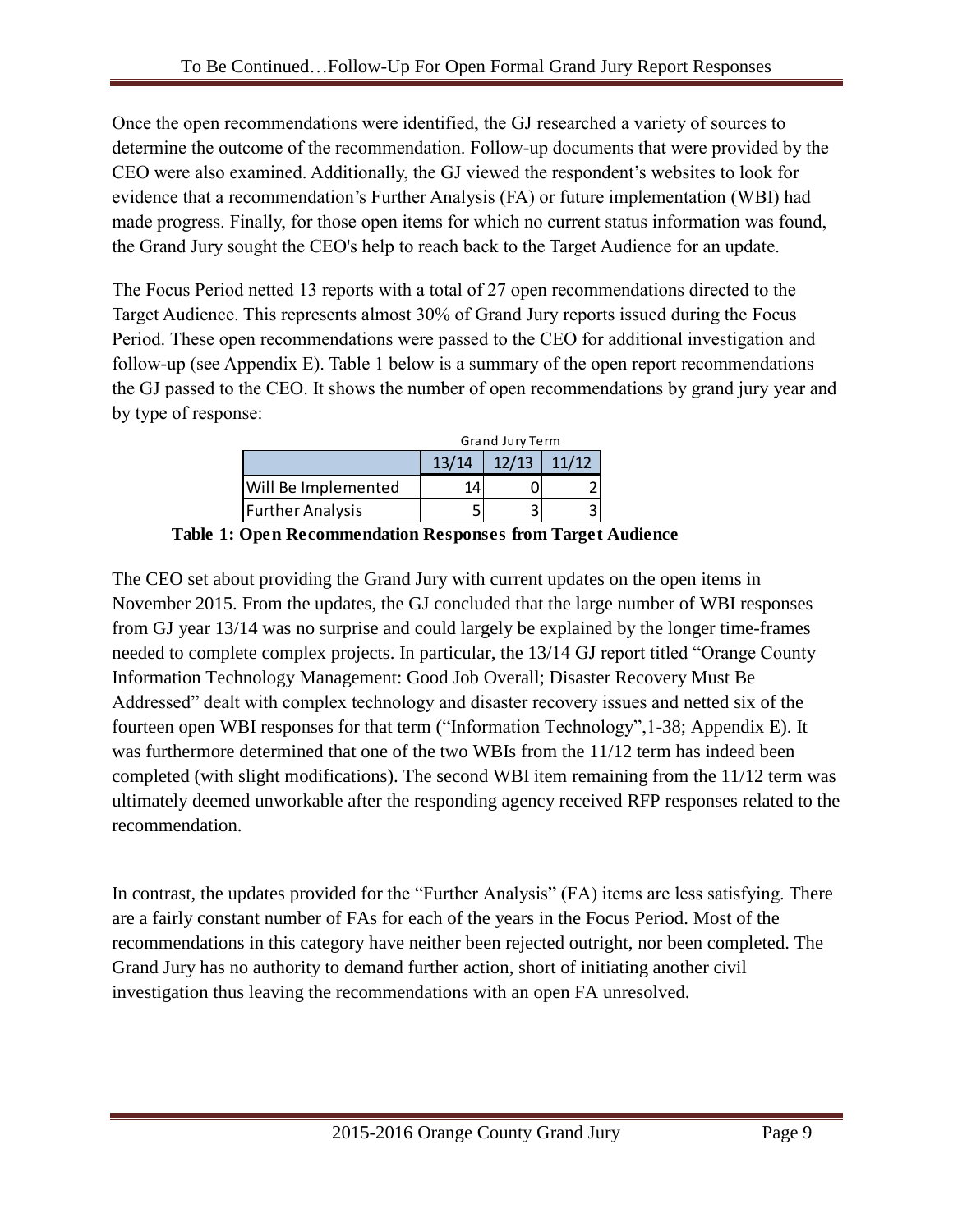#### <span id="page-10-0"></span>**Types of Recommendations Left Open**

#### <span id="page-10-1"></span>*Will Be Implemented (WBI)*

The Grand Jury's analysis revealed that report responses categorized as "Will Be Implemented" were less likely to drag on indefinitely and therefore easier to track to closure. The main causes of significant delay for items categorized as WBI were fiscal or implementation complexity. Recommendations aimed at fixing complex problems or calling for expensive solutions run up against the realities of the budgeting or procurement processes. It is therefore not surprising that the time frame for implementing a complex new initiative from start to finish can easily take 12 months or more. Paradoxically, despite these sometimes-long implementation times, report recommendations in the WBI category are easier to follow up. The WBI class of recommendations has often been taken on by the responding organization and its footprints can usually be seen in a trail of Request for Proposals (RFPs), budget requests by the affected agency(ies) and other ancillary evidence. Indeed, the Grand Jury got a sense that many of the report recommendations that resulted in a WBI response often reflected input provided by the affected entity during the investigation process. Therefore, there was a propensity to agree with the recommendation from the start. Following is a representative sample of WBI-responded recommendations from the Focus Period:

- ...each of the five jails should be funded for upgraded video surveillance...
- ...JWA should evaluate and recommend to the BOS, implementation of a separate cell phone waiting area...
- CEO/IT should establish policies and procedures, and recommend the format and timing for user satisfaction surveys of IT services users, including CEO/IT services, …

When the Grand Jury had trouble determining the outcome of a WBI response item, it typically was due to the long time-period or phased approach required to achieve the goal. One report recommendation stands out; that the Sheriff should upgrade the video surveillance equipment throughout the county's detention facilities. A variant of this recommendation was made in many past GJ reports (Annual Inquiry 9-26, Annual Report 26, Detention Facilities 204). While the BOS' only influence over the Sheriff is budgetary, past GJ reports have usually asked the BOS to respond to gauge their support for the issues addressed. The cited video surveillance recommendations have often received a "Will be Implemented" (WBI) response. The Grand Jury's investigation concluded there are indeed agency budget requests and agency follow-ups that are moving the related projects (somewhat modified) toward completion sometime during the 2019-2020 fiscal year (See Appendix E, Annual Report on Jails and Juvenile Detention Facilities, 13/14).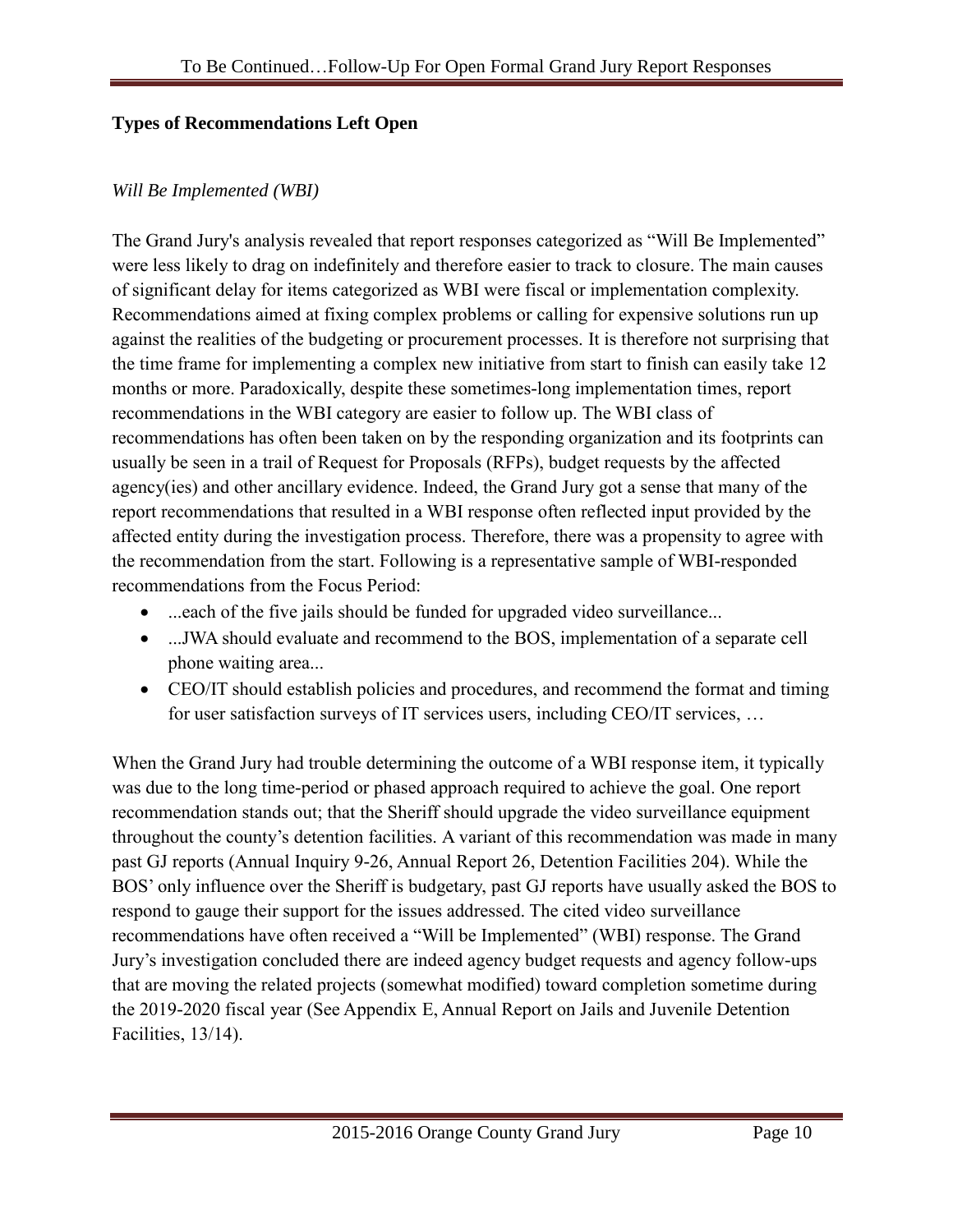## <span id="page-11-0"></span>*Needs Further Analysis (FA)*

The Grand Jury looked at all the open report recommendations from the Target Audience that resulted in a "Needs Further Analysis" (FA) response during the Focus Period. It appears the FA response to recommendations that are difficult or complex may be the fallback position to postpone making a final decision in a short timeframe or to avoid a commitment to action they do not really want to make. Grand Jury interviews also revealed that agencies might use the FA response when the position of the Board of Supervisors on the issue at hand was unclear or unknown. Regardless of whether the recommendation being considered actually required additional analysis, an FA response is technically compliant with the Penal Code requirements as long as the scope, parameters and duration of conducting the additional analysis are clearly explained.

Because it necessarily delays a conclusive outcome, without follow-up, an FA response can easily become a non-response. Following is a representative sample of FA-responded recommendations from the Focus Period:

- $\bullet$  ...establish a commission with x,y,z goals...
- ... direct the Office of Performance Audit to evaluate an entity...
- ... develop a database...
- ...implement a pilot program...

The examples suggest very broad goals that regardless of merit might invite a response of Further Analysis. A review of many open report recommendations such as those listed above, revealed that those that were overly broad, or lacked clear outcomes or timeframes increased the likelihood of an FA response.

Recall too, that the California Penal Code requires that a "Needs further analysis" response must provide a scope, parameters and a time frame for the analysis, and that this time frame "shall not exceed six months from the date of publication of the Grand Jury report." Too often, FA responses do not meet this requirement and thus should more accurately be answered with a "Will not be implemented" response.

## <span id="page-11-1"></span>**Report Continuity Outsourcing in San Diego County**

The Grand Jury's investigation found that the County of San Diego (SD) has successfully outsourced GJ report tracking since 1983. The SD BOS authorized the Past Grand Juror's Association of San Diego-Implementation Review Committee (IRC) to oversee the report continuity process on behalf of the SD BOS and the entities it governs. According to the SD County Administrative Office, this process has proven effective and has ensured GJ report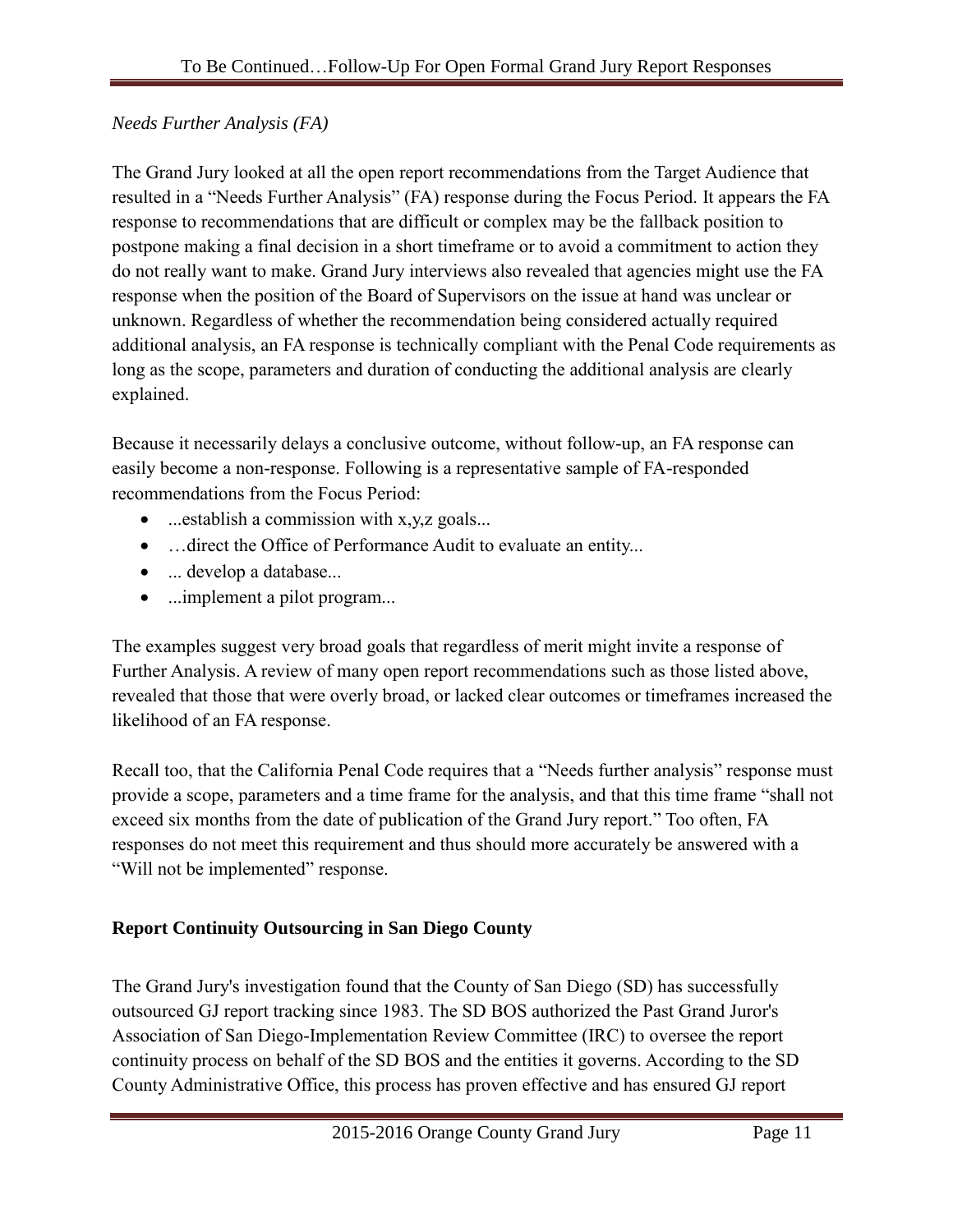recommendation closeout with few problems. The Grand Jury noted several best-practices that San Diego County employed to arrive at this result:

- Strong endorsement by the SD CAO
- Ongoing support of the report continuity process by the SD CAO created a culture within the reporting entities to pay attention to open items and track them closely
- Continuous support and selling by the SD CAO within the IRC keeps the report continuity culture vibrant
- Small benefits from the county to IRC members lets them know their volunteer efforts are appreciated.

The success that the IRC has had in carrying out the report follow-up function on behalf of the CAO underscores that a strong endorsement from county leadership can have a positive effect. It also allows former Grand Jurors to further their contribution to civic life in San Diego County.

In contrast with the approach taken in San Diego County, and given the failed Orange County outsourcing experience in the mid-90's, current and past Orange County County Executive Offices appear to have taken the position that open recommendation follow-up is so important that it needs to be overseen by the CEO itself.

## <span id="page-12-0"></span>**Report Continuity History in Orange County**

The Grand Jury review of its archives found a pattern relating to the follow-up on GJ reports. Table 2 shows that for a seven-year period starting with the 2005-2006 GJ term (roughly corresponding to the duration of the then current administration), annual follow-up sessions were held with the GJ. Prior to that period, the Grand Jury could find no evidence of follow-up sessions. The same can be said for the period starting with the 2012-2013 GJ term. The pattern of follow-up years versus non-follow-up years leads the GJ to suspect that the report continuity process has been a victim of the sometimes chaotic re-organization that accompanies each new County administration. Grand Jury report follow-up simply fell off the priority list and lacked the presence of a champion.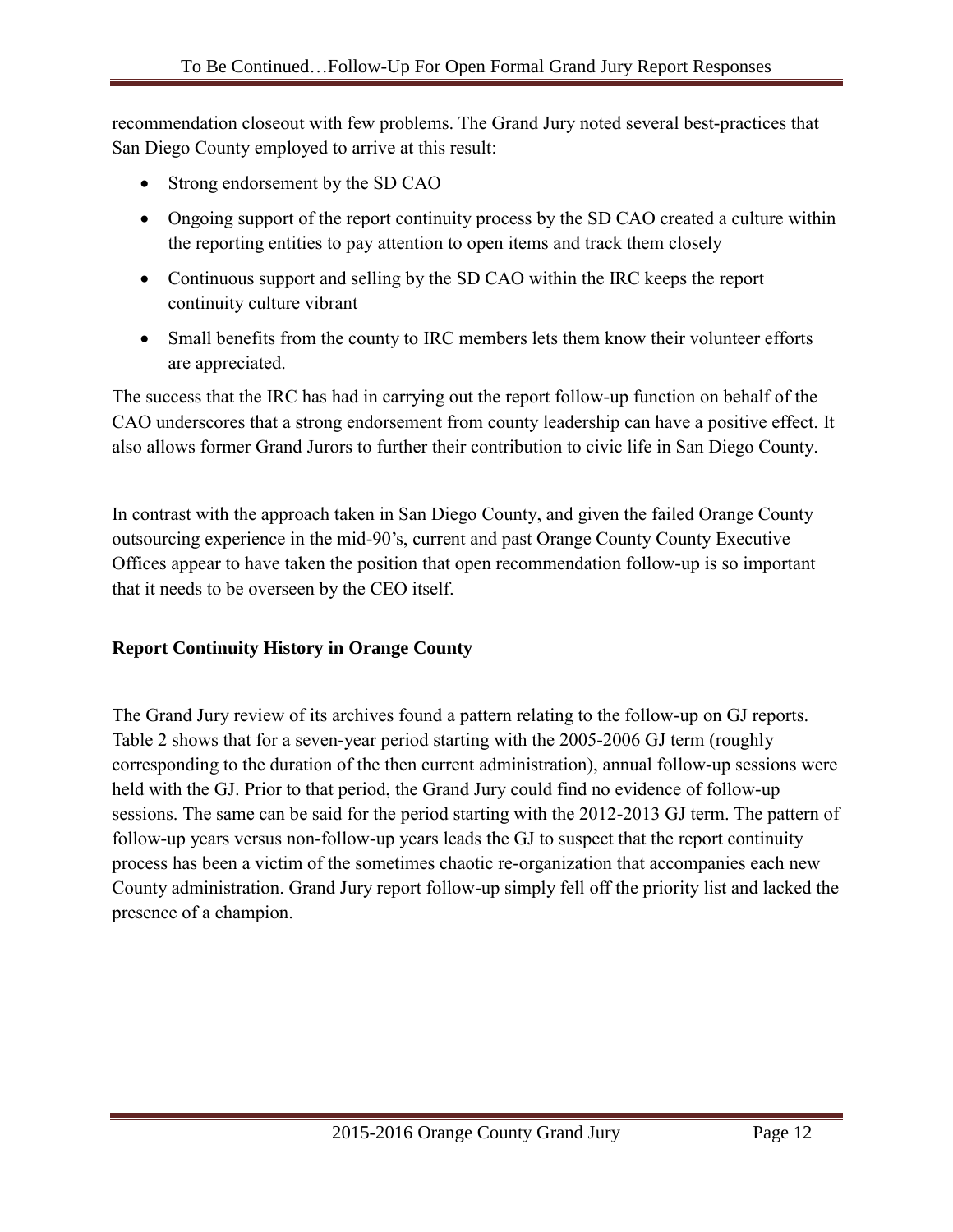| <b>Grand Jury</b> | Follow-up   |
|-------------------|-------------|
| Term              | update      |
|                   | provided    |
| 14/15             | TBD         |
| 13/14             | none        |
| 12/13             | none        |
| 11/12             | 3/25/2013   |
| 10/11             | 5/22/2012   |
| 09/10             | 3/22/2011   |
| 08/09             | 3/30/2010   |
| 07/08             | 3/24/2009   |
| 06/07             | 3/18/2008   |
| 05/06             | 3/20/2007   |
| 04/05             | none        |
| 03/04             | none        |
| 02/03             | none        |
| 01/02             | No evidence |
| 00/01             | No evidence |

**Table 2: History of Follow-up**

The Grand Jury learned that another factor that contributes to timely and complete report continuity is the seniority of the staff within the COO who are directly dealing with the appointed agency leads tasked with drafting the responses. When senior staff oversee the report response process, the respondents seem to place a higher priority on properly completing the task.

#### <span id="page-13-0"></span>**Non-Target Audience Open Items**

The Grand Jury was also curious about the effort required to track open report responses beyond the Target Audience (e.g. elected agency heads, cities, school districts). The GJ contacted a subset of such responding entities to ask what became of various open recommendations from the Focus Period.

The GJ discovered that this was a time-consuming effort, complicated by passage of time, change of personnel and contacts, and difficulty identifying individuals who could provide update information. The result was often an exhaustive sequence of messages left, phone calls not returned, inability to locate a knowledgeable party, and so on.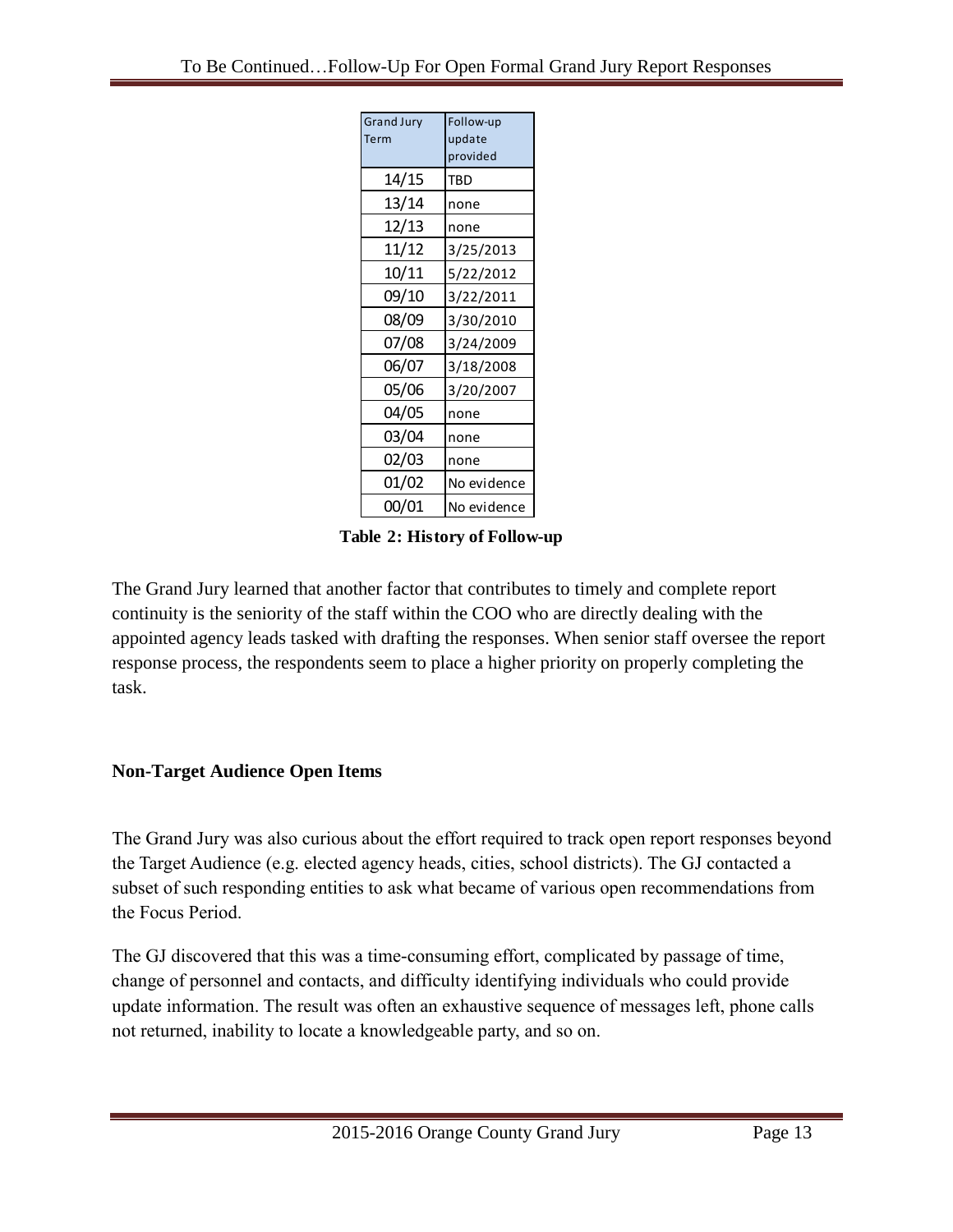### <span id="page-14-0"></span>**Tracking Target Audience Open Items beyond the Past GJ Year**

Similar to difficulties experienced in tracking open report responses outside of the Target Audience, the GJ found it increasingly difficult to track older open responses. This report refers to such open items as long-standing open report responses.

As time passes, memories fade, personnel turnover and agency priorities shift. Re-visiting longstanding open report responses becomes difficult if an agency lacks internal processes to ensure tracking over time. It is the Grand Jury's belief that if respondents know that open responses will be tracked to closure over the long-term, they will adjust and establish proper procedures to ensure that open items will be brought to closure within the committed time frame and that this progress will be reported back to the CEO and ultimately, the Grand Jury.

#### <span id="page-14-1"></span>**Costs Associated with Achieving Improved Report Continuity**

The CEO, through the county COO, currently manages the initial Grand Jury report response process for the BOS and its Target Audience. They have proven to be quite efficient in coordinating all of the activities required to produce initial responses and in meeting the deadlines established in the Penal Code. If the additional task of coordinating an annual open response update were placed on the CEO, it is estimated that a minimal additional burden on their staff would occur.

Since the CEO was originally involved in collecting the initial response, tracking an open reply through to closure would represent a small additional time commitment on their staff. The CEO estimates that the additional staff time required to track an open recommendation to closure would average one hour per item. The responding agency or entity would also experience a small additional workload in tracking and updating the CEO. If this response requirement were understood up front, each responding entity could be expected to carry out the additional reporting task with minimal additional time burden.

The effort to track and resolve long-standing open report responses will definitely be greater than for recent open items. Despite the greater difficulty and additional staff time required to track items over longer time frames, the GJ feels that the increase in time and effort is worthwhile and warranted.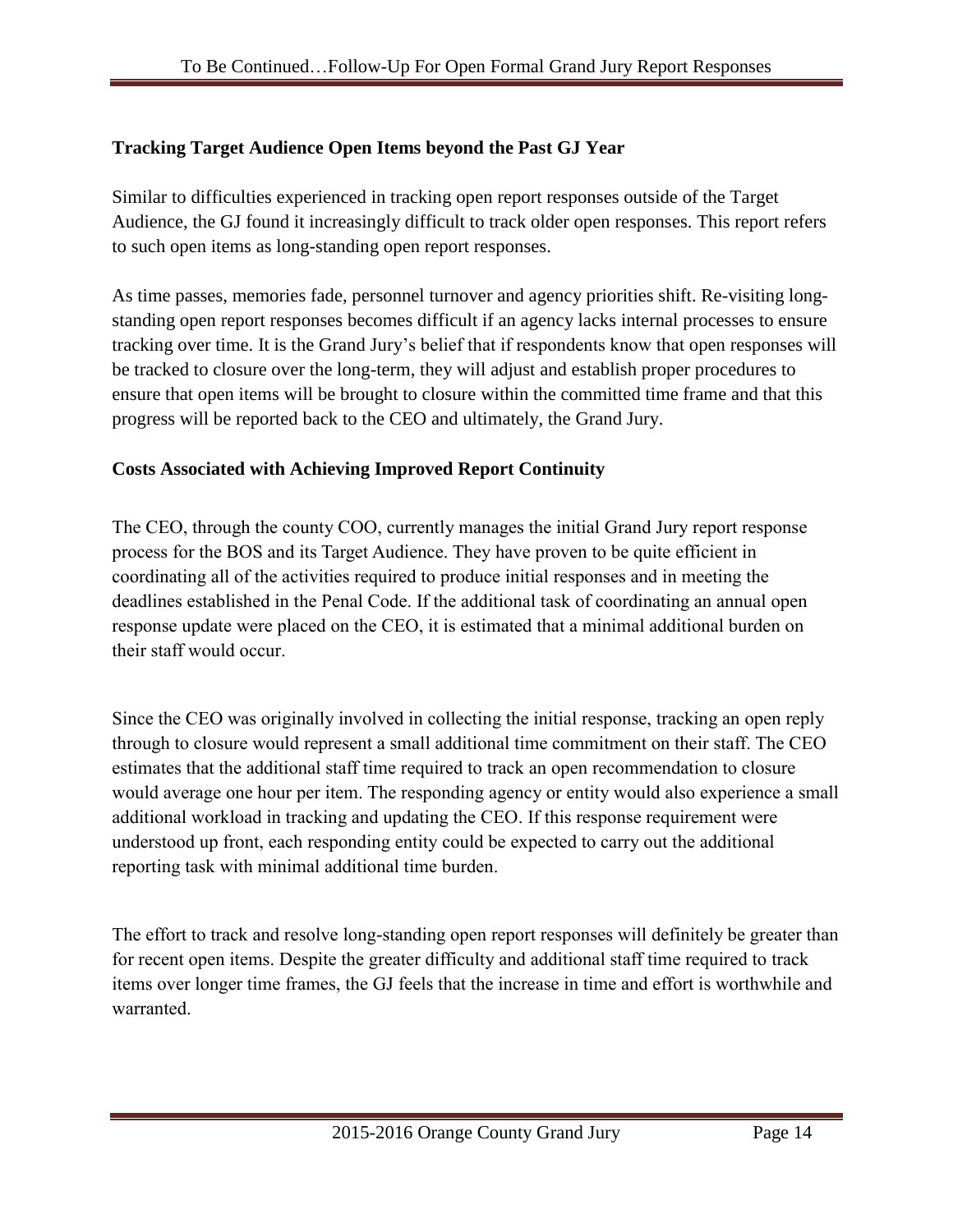## <span id="page-15-0"></span>**FINDINGS**

In accordance with California Penal Code Sections 933 and 933.05, the 2015-2016 Grand Jury requires (or, as noted, requests) responses from each agency affected by the findings presented in this section. The responses are to be submitted to the Presiding Judge of the Superior Court.

Based on its investigation titled "To Be Continued…Follow-Up For Open Formal Grand Jury Report Responses,", the 2015-2016 Orange County Grand Jury has arrived at eight principal findings, as follows:

- F1. The beneficial impact of Grand Jury reports is diminished if recommendations are left open and not properly pursued to closure.
- F2. The credibility and impact of the Grand Jury watchdog function is diminished if recommendations are left open, without a process within County Administration for follow-up and for holding responding departments to their commitments.
- F3. Tracking and consolidation of open report recommendations directed to the Target Audience should be the responsibility of the CEO.
- F4. The process of tracking open Grand Jury report recommendations is most effective when formalized and instituted as an ongoing procedure by the CEO.
- F5. The follow-up of open report recommendations is best done in March of each year to coincide with the requirement that responses of Further Analysis (FA) must have been completed within 180 days from the original response date.
- F6. The Target Audience needs written policies and procedures from the CEO for proper use of the "Needs Further Analysis" (FA) response to ensure it complies with CPC section 933.05, including the scope, and parameters of that analysis and timeframe not to exceed six months.
- F7. Tracking open Grand Jury recommendations to closure becomes a higher priority for the Target Audience when promoted and endorsed by the Board of Supervisors and the CEO/COO.
- F8. The CEO is in the best position to track and consolidate long-standing open report recommendations directed to the Target Audience.

# <span id="page-15-1"></span>**RECOMMENDATIONS**

In accordance with California Penal Code Sections 933 and 933.05, the 2015-2016 Grand Jury requires (or, as noted, requests) responses from each agency affected by the recommendations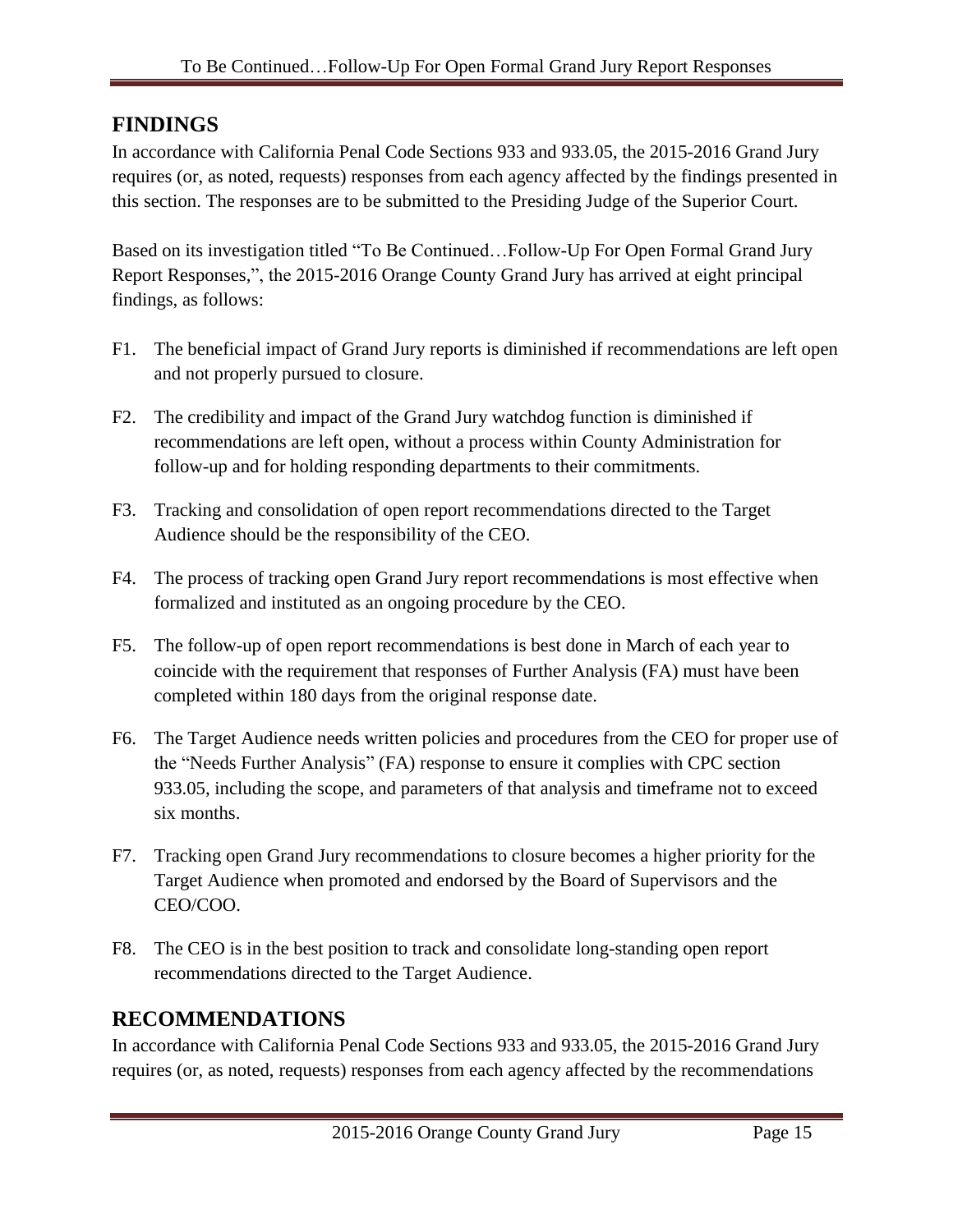presented in this section. The responses are to be submitted to the Presiding Judge of the Superior Court.

Based on its investigation titled "To Be Continued…Follow-Up For Open Formal Grand Jury Report Responses,", the 2015-2016 Orange County Grand Jury makes the following five recommendations:

- R1. The BOS should reaffirm their R1 response to the 2002-2003 Grand Jury report "Tracking the Implementation of Grand Jury Recommendations" in which the CEO assumes "the responsibility of following up on prior year open implementation items and provide a written status to the sitting Grand Jury no later than March of each year." (F3, F4, F7, F8)
- R2. The CEO should institutionalize the follow-up procedures mentioned in R1 into its formal practices such that turnover of personnel will not negatively impact the follow-up process. This should be completed before the March 2017 follow-up meeting with the Grand Jury. (F1, F2, F3, F4)
- R3. The CEO should make clear to the Target Audience that open Grand Jury report recommendations will require follow-up. This should be completed before the March 2017 follow-up meeting with the Grand Jury. (F5, F7)
- R4. The CEO should advise the BOS and Target Audience that all open Grand Jury report responses of the type FA (i.e., needs further analysis) which still have not progressed by the March follow-up meeting will be changed, as appropriate, by the TA, to either Penal Code §933.05(b), (1) Implemented, (2) Will be Implemented or (4) Will not be implemented and reported as such to the Grand Jury during the March follow-up meeting. (F6)
- R5. The CEO should take on the responsibility of tracking updates on long-standing open Grand Jury report responses from the Target Audience, and provide the Grand Jury with a current status during each annual March follow-up meeting. (F8)

# <span id="page-16-0"></span>**REQUIRED RESPONSES**

The California Penal Code §933 requires the governing body of any public agency which the Grand Jury has reviewed, and about which it has issued a final report, to comment to the Presiding Judge of the Superior Court on the findings and recommendations pertaining to matters under the control of the governing body. Such comment shall be made no later than 90 days after the Grand Jury publishes its report (filed with the Clerk of the Court). Additionally, in the case of a report containing findings and recommendations pertaining to a department or agency headed by an elected County official (e.g. District Attorney, Sheriff, etc.), such elected County official shall comment on the findings and recommendations pertaining to the matters under that elected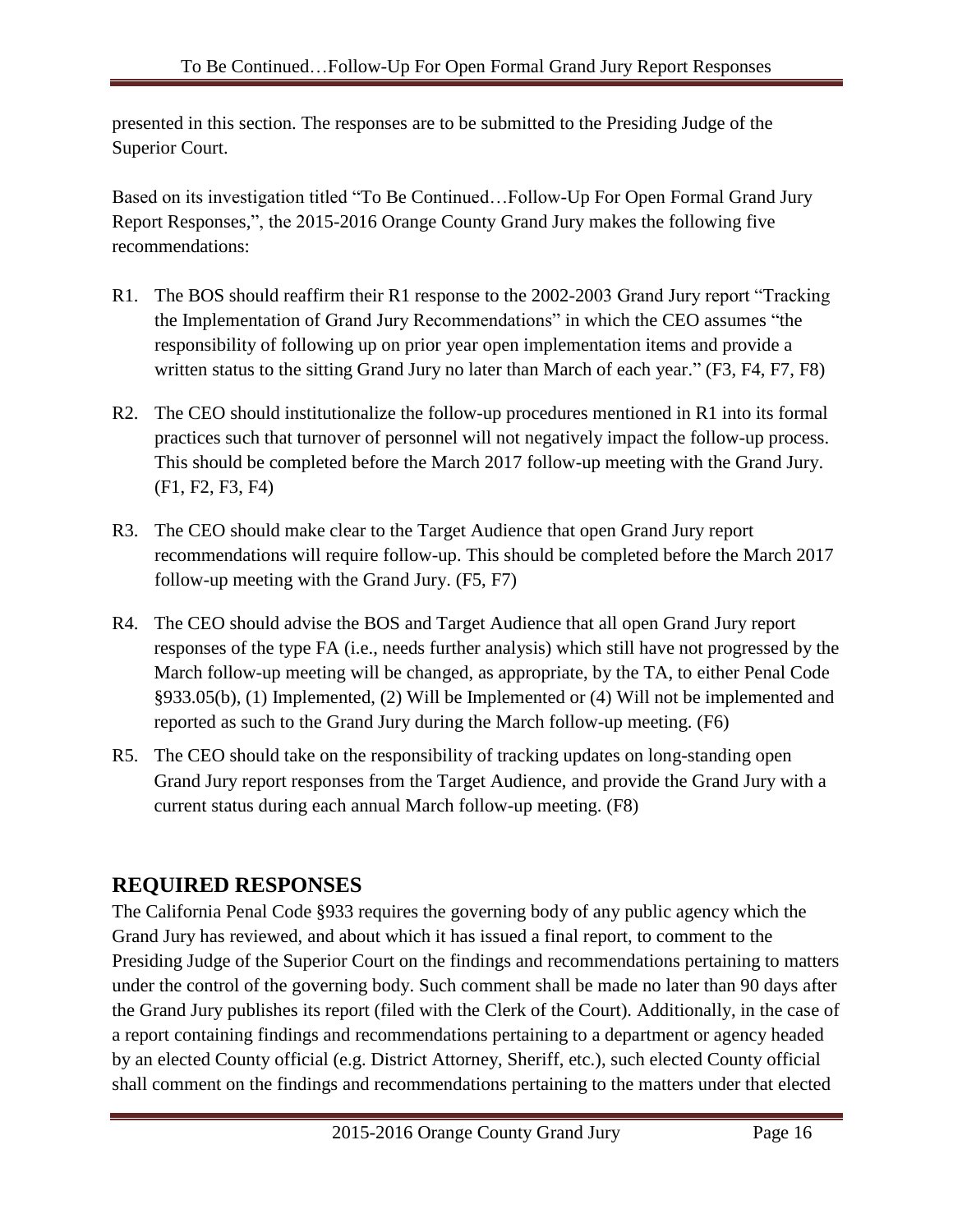official's control within 60 days to the Presiding Judge with an information copy sent to the Board of Supervisors.

Furthermore, California Penal Code Section §933.05 subdivisions (a), (b), and (c) detail, as follows, the manner in which such comment(s) are to be made:

(a) As to each Grand Jury finding, the responding person or entity shall indicate one of the following:

(1) The respondent agrees with the finding.

(2) The respondent disagrees wholly or partially with the finding, in which case the response shall specify the portion of the finding that is disputed and shall include an explanation of the reasons therefore.

(b) As to each Grand Jury recommendation, the responding person or entity shall report one of the following actions:

(1) The recommendation has been implemented, with a summary regarding the implemented action.

(2) The recommendation has not yet been implemented, but will be implemented in the future, with a time frame for implementation.

(3) The recommendation requires further analysis, with an explanation and the scope and parameters of an analysis or study, and a time frame for the matter to be prepared for discussion by the officer or head of the agency or department being investigated or reviewed, including the governing body of the public agency when applicable. This time frame shall not exceed six months from the date of publication of the Grand Jury report.

(4) The recommendation will not be implemented because it is not warranted or is not reasonable, with an explanation therefore.

(c) If a finding or recommendation of the Grand Jury addresses budgetary or personnel matters of a county agency or department headed by an elected officer, both the agency or department head and the Board of Supervisors shall respond if requested by the Grand Jury, but the response of the Board of Supervisors shall address only those budgetary /or personnel matters over which it has some decision making authority. The response of the elected agency or department head shall address all aspects of the findings or recommendations affecting his or her agency or department.

Comments to the Presiding Judge of the Superior Court in compliance with Penal Code Section §933.05 are required or requested from: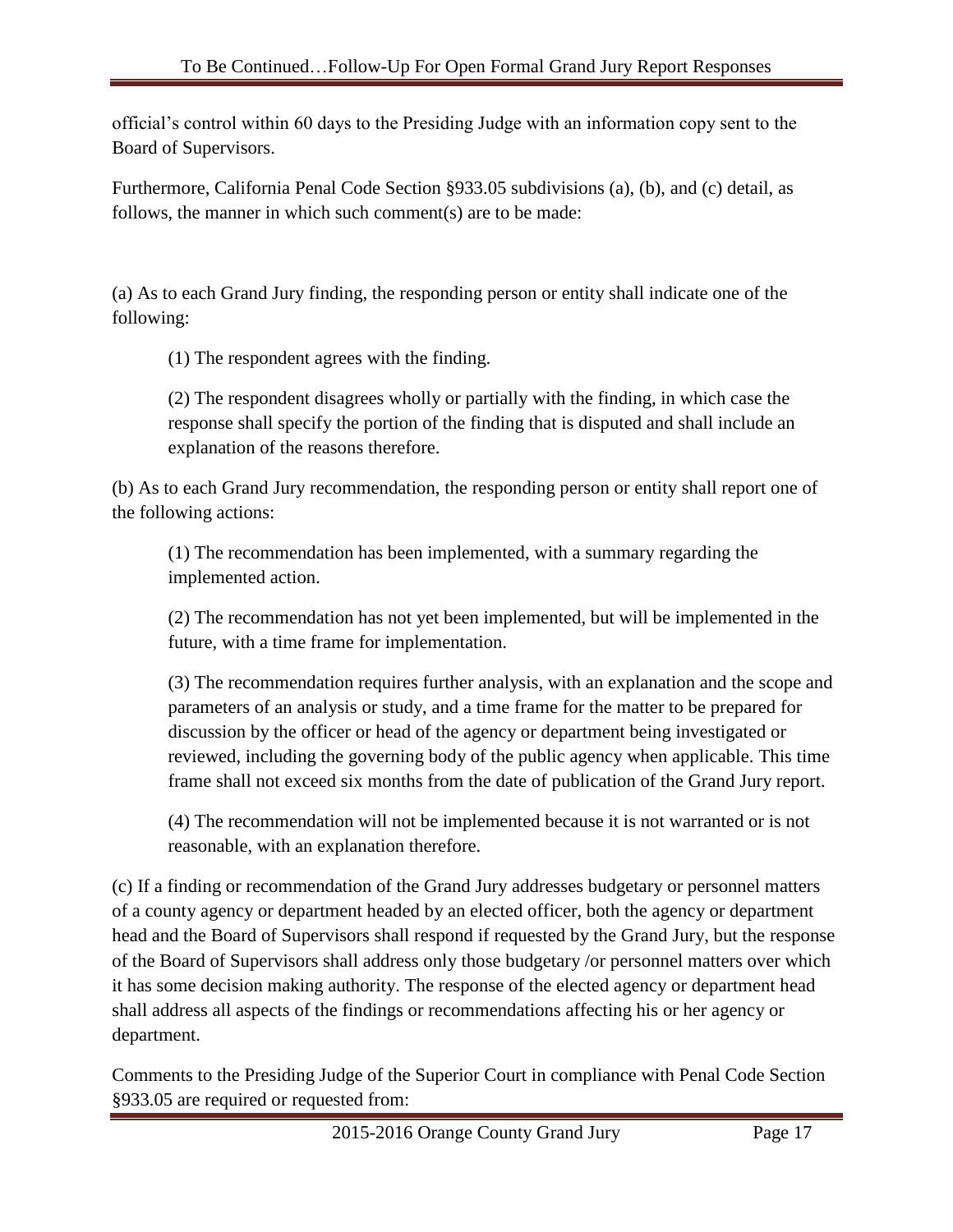Responses Required:

Responses are required from the following governing bodies within 90 days of the date of the publication of this report:

Orange County Board Of Supervisors:

| $\sim$ County Doute Of Dupervisors.       |                |    |                |           |                |    |           |    |
|-------------------------------------------|----------------|----|----------------|-----------|----------------|----|-----------|----|
| 90 Day Required Responses:                | F <sub>1</sub> | F2 | F <sub>3</sub> | F4        | F <sub>5</sub> | F6 | <b>F7</b> | F8 |
| <b>Orange County Board of Supervisors</b> | x              | X  | X              | x         | X              | x  | Χ         | X  |
|                                           |                |    |                |           |                |    |           |    |
| 90 Day Required Responses:                | R1             | R2 | R3             | <b>R4</b> | <b>R5</b>      |    |           |    |
| <b>Orange County Board of Supervisors</b> | X              | x  | Χ              |           | x              |    |           |    |

Responses Requested:

Responses are requested from the following non-elected agency or department heads:

Orange County County Executive Office:

| County County Executive Office. |                                 |  |  |  |  |  |  |                                   |
|---------------------------------|---------------------------------|--|--|--|--|--|--|-----------------------------------|
| <b>Requested Responses:</b>     | $\vert$ F1 F2 F3 F4 F5 F6 F7 F8 |  |  |  |  |  |  |                                   |
| <b>County Executive Office</b>  |                                 |  |  |  |  |  |  | x   x   x   x   x   x   x   x   x |

| <b>Requested Responses:</b> |  | R1 R2 R3 R4 R5 |  |
|-----------------------------|--|----------------|--|
| County Executive Office     |  |                |  |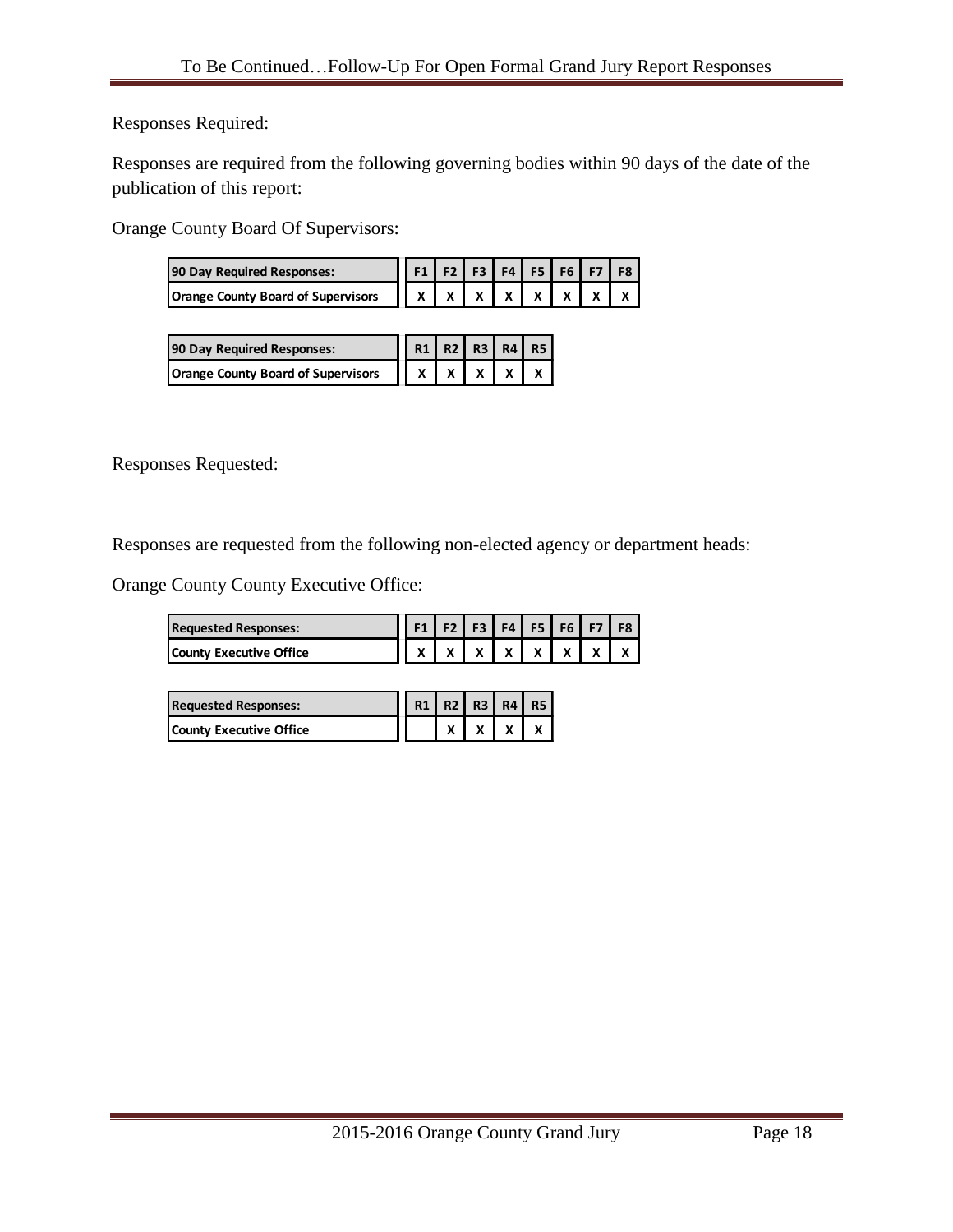### <span id="page-19-0"></span>**WORKS CITED**

- Orange County Grand Jury, *Annual Inquiry on Jails and Juvenile Detention Facilities*, Orange County Grand Jury Final Report 2014-2015, (2015), 9-1 – 9-26. Print.
- Orange County Grand Jury, *Annual Report on Jails and Juvenile Detention Facilities*, Orange County Grand Jury Final Report 2013-2014, (2014), 1-26. Print.
- Orange County Grand Jury, *Continuity The Never Ending Report…*, Orange County Grand Jury Final Report 1999-2000, (2000), SI-9 – SI-13. Print
- Orange County Grand Jury, *Declaration: Improvement of continuity in Grand Jury Activities*, Orange County Grand Jury Final Report 1997-1998, (1998). 217-240, Print.
- Orange County Grand Jury, *Declaration: More On Continuity*, Orange County Grand Jury Final Report 2002-2003, (2003) 201-205. Print.
- Orange County Grand Jury, *Detention Facilities Part 1: Adult Jails*, Orange County Grand Jury Final Report 2012-2013, (2013), 175-204, Print.
- Orange County Grand Jury, *Grand Jury Implementation Procedure Study*, Orange County Grand Jury Final Report 1990-1991, (1991), AD-123 – AD132. Print.
- Orange County Grand Jury, *Implementation And Tracking Committee*, Orange County Grand Jury Final Report 1992-1993, (1993), A-1 – A-32. Print.
- Orange County Grand Jury, *Orange County Information Technology Management: Good Job Overall; Disaster Recovery Must Be Addressed*, Orange County Grand Jury Final Report 2013-2014, (2014), Section 3, 1-38. Print
- Orange County Grand Jury, *Report on Follow Up of Prior Contract Auditors' Recommendations for the 1975-76 Orange County Grand Jury*, Orange County Grand Jury Final Report (1976),181-194. Print.
- Orange County Grand Jury, *Tracking the Implementation Of Grand Jury Recommendations*, Orange County Grand Jury Final Report 2002-2003, (2003). Print.
- Peat Marwick, The Effectiveness of Grand Juries, Peat Marwick Report, 1981-1982. Print.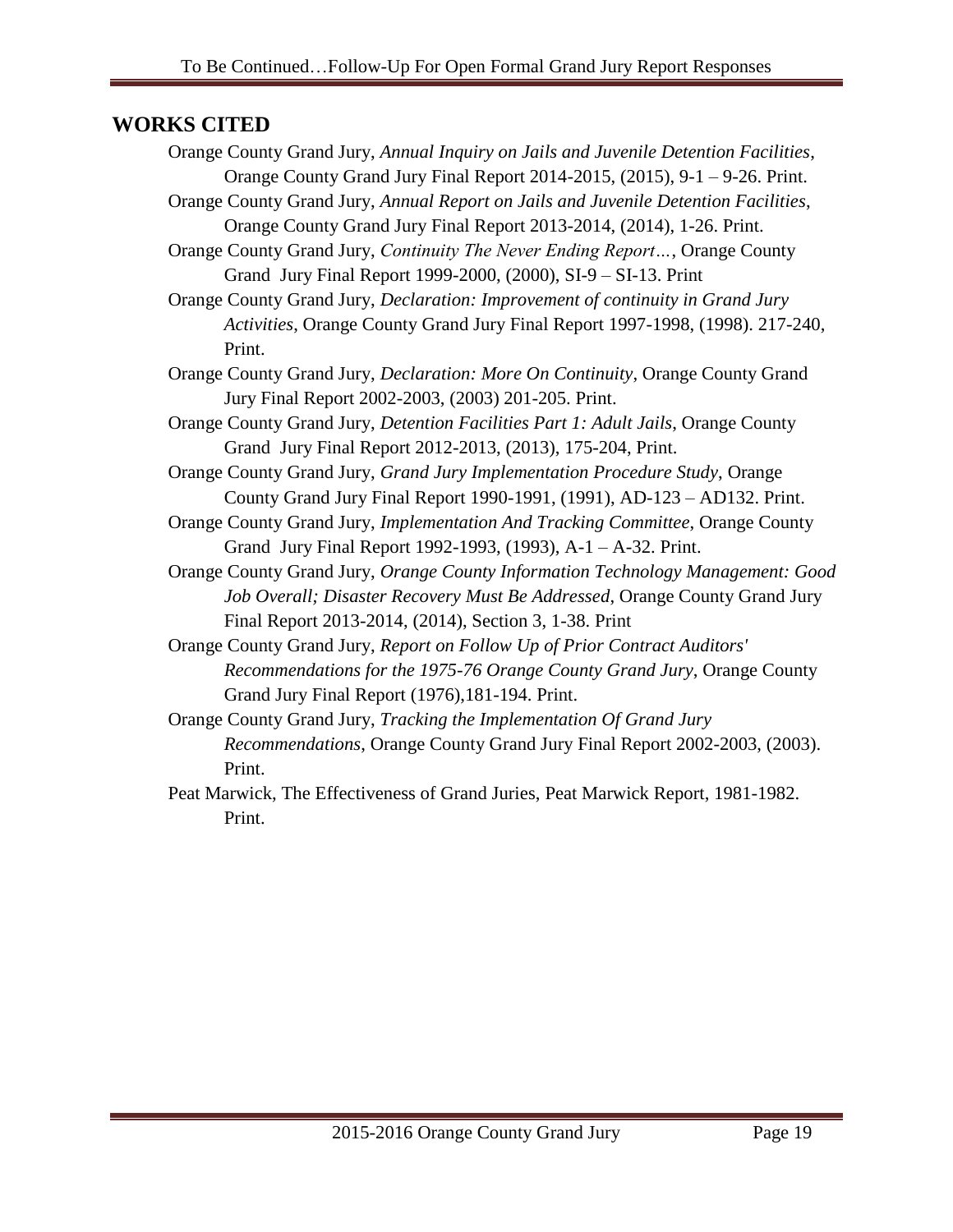## <span id="page-20-0"></span>**WORKS CONSULTED**

- Board of Supervisors County of Orange, Grand Jurors Association of Orange County Implementation and Tracking Committee, Agenda Item Transmittal, July 23, 1996.
- Board of Supervisors County of Orange, *Grand Jury Implementation & Tracking Committee*, Agenda Item Transmittal, March 29, 1994.

California Penal Code: 2002 Desktop Edition, West Group, §993 and §993.05.

San Luis Obispo County Grand Jury, *Responding to the Grand Jury: The Legacy Continues*, San Luis Obispo County Grand Jury Final Report 2014-2015, (2015). Print.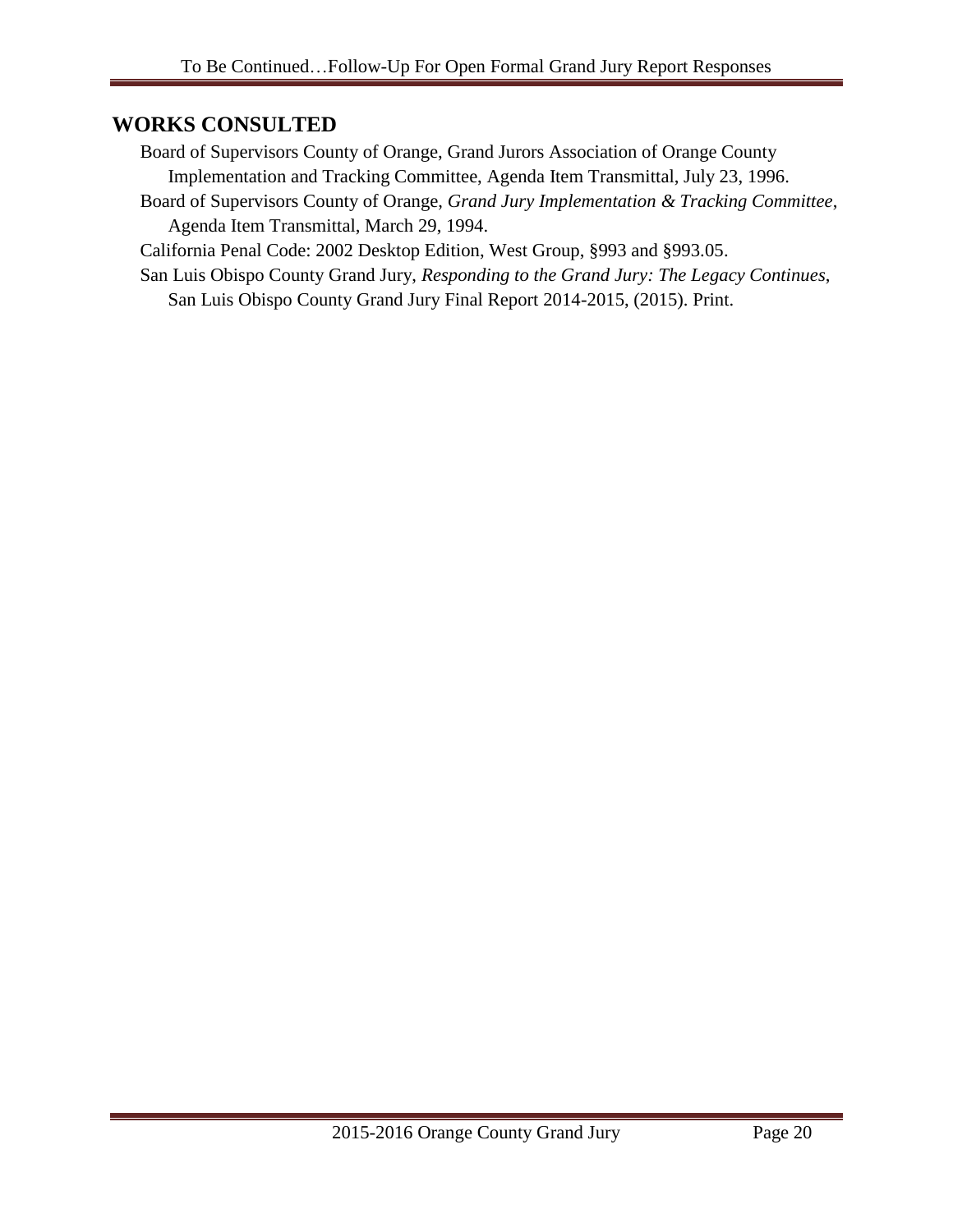## <span id="page-21-0"></span>**APPENDICES**

<span id="page-21-1"></span>**Appendix A: Acronyms** Board of Supervisors – BOS

Chief Administrative Office -CAO California Grand Jury – CGJ Chief Operating Officer - COO California Penal Code - CPC County Executive Office – CEO Further analysis – FA Grand Jury - GJ Grand Juror's Association of Orange County –GJAOC San Diego-Implementation Review Committee - IRC Orange County Grand Jury – OCGJ Request For Proposal - RFP Will be implemented - WBI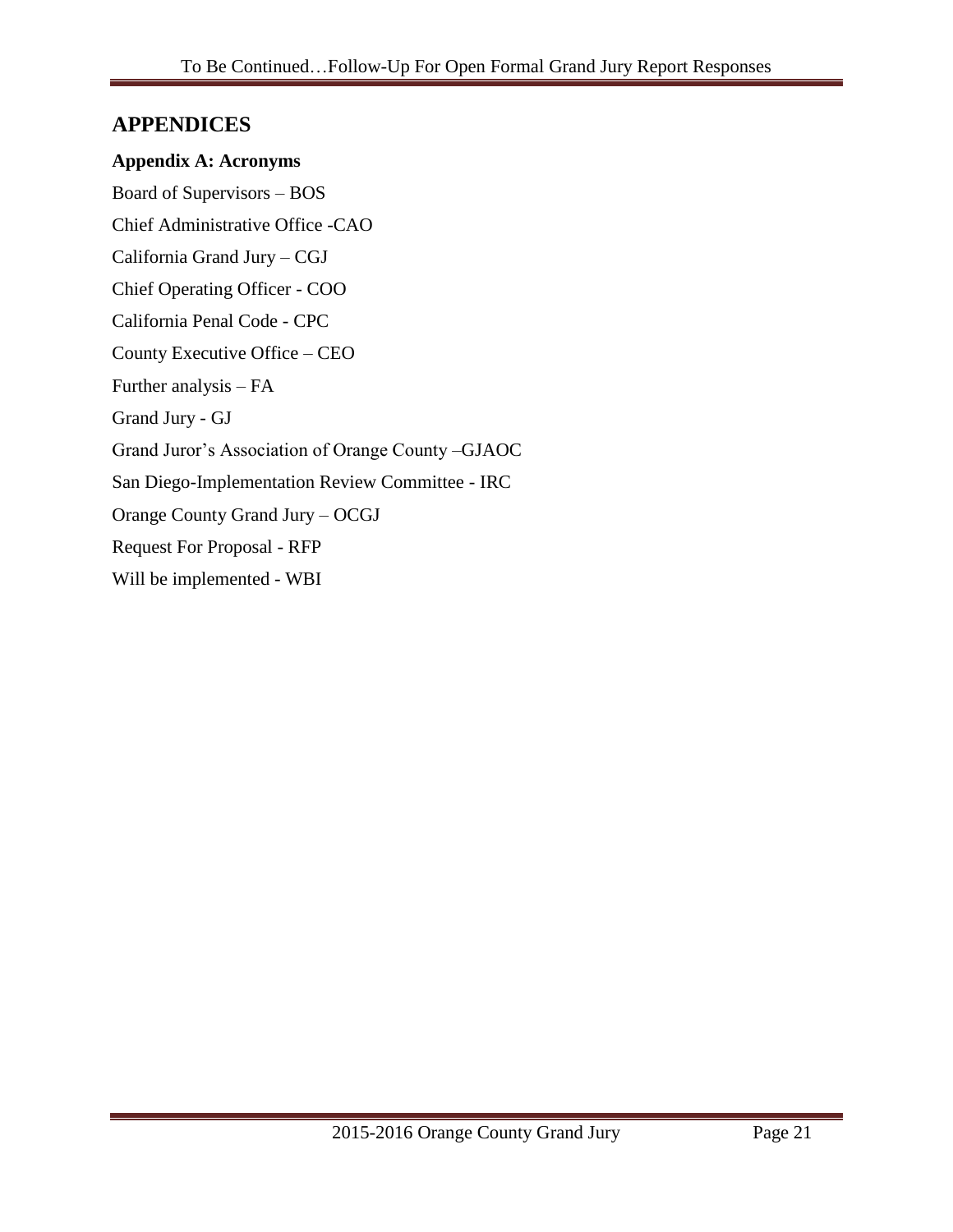#### <span id="page-22-0"></span>**Appendix B: Glossary**

- 1. County Counsel The legal advisor to the BOS, CEO, GJ and other county agencies.
- 2. Finding A conclusion that a Grand Jury investigation arrives at after careful weighing of all evidence before it. A Finding is different from a Fact, in that a Finding includes a subjective conclusion based on a set of Facts analyzed.
- 3. Focus Period fiscal years 2011-2012, 2012-2013 and 2013-2014
- 4. Independent Entity An entity under the purview of the Grand Jury outside of the Target Audience (e.g., an elected agency head, a city council, school board)
- 5. Long-standing open report response An open report response that originated with a Grand Jury report earlier than the prior year (e.g. if the current term is 2015-2016, any open report response from a report issued by the 2013-2014 or earlier would be considered a Longstanding open report response.
- 6. Open Recommendation A report recommendation for which the response category was either "Further Analysis", or "Will be Implemented" and which has not been updated since the original response.
- 7. Panel A reference to the sitting Grand Jury
- 8. Recommendation A proposed implementation of, change or update to an established process of an entity based on findings and which are relevant to the agency in question, specific, and can realistically be implemented.
- 9. Request for Proposal An entity requiring a custom solution will issue a request for proposal to interested parties (aka vendors). The RFP will detail all of the entity's requirements. The vendor's response will detail the vendor's ability to meet the entity's requirements, a timeline and cost indicators. The RFP process often takes six or more months to collect and understand the entity's requirements, write the RFP, allow the vendors to consider and respond, and ultimately for the entity to digest and rank the responses.
- 10. Target Audience Those departments and agencies with appointed department heads, who respond to the Grand Jury through their governing body, the Board of Supervisors, (via the CEO).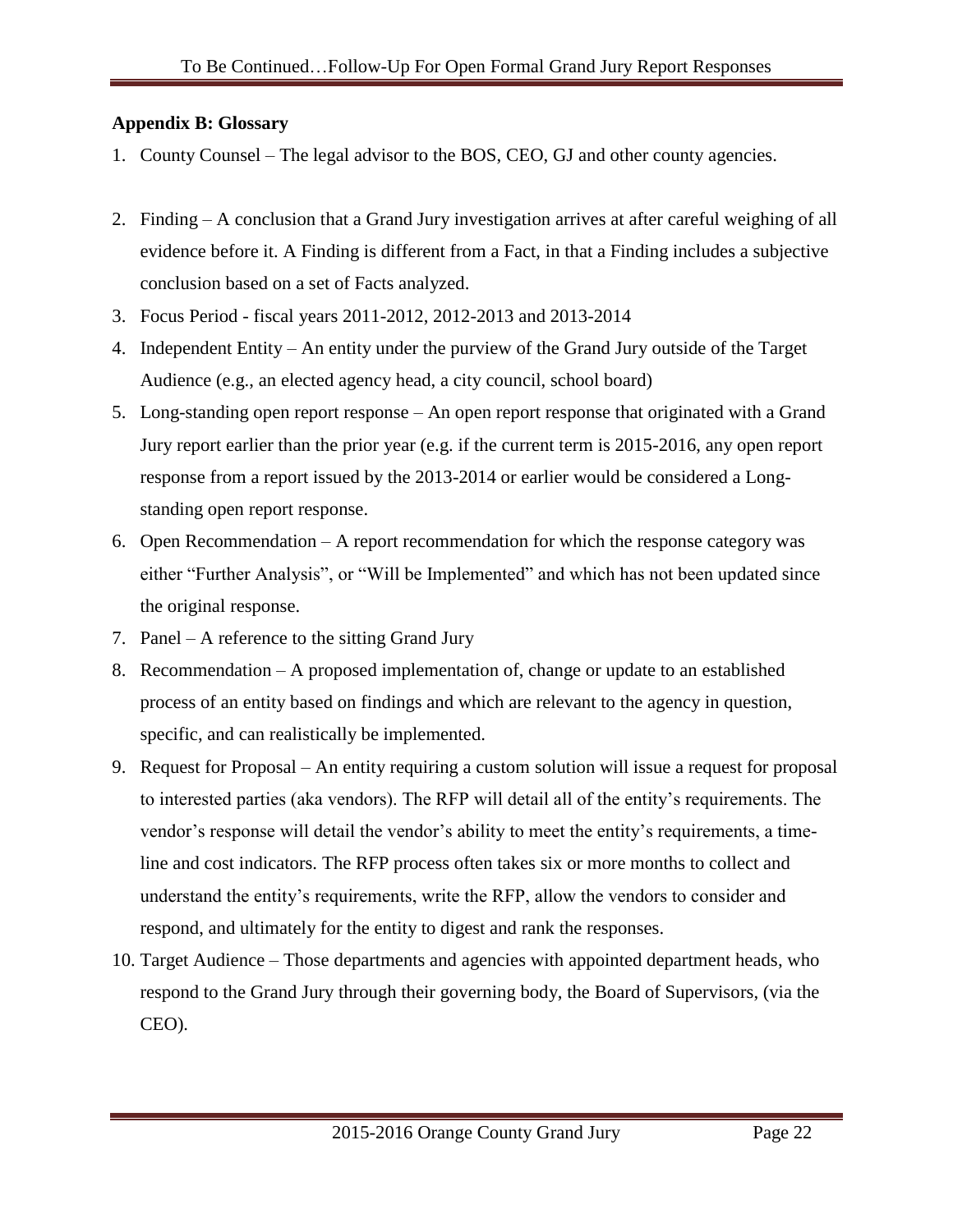# <span id="page-23-0"></span>**Appendix C: History of Report Continuity Recommendations in Orange County**

| <b>GJ Term</b> | Respondent | <b>Originating Document</b>      | Recommendation                                                           | Response                                                                                                                                  |
|----------------|------------|----------------------------------|--------------------------------------------------------------------------|-------------------------------------------------------------------------------------------------------------------------------------------|
| 1945/1946 BoS  |            | Preamble to Final                | Note: Issued preliminary reports on 7 &                                  |                                                                                                                                           |
|                |            | Report                           | 21 February 1946. Final report preamble                                  |                                                                                                                                           |
|                |            |                                  | followed-up on recommendations made                                      |                                                                                                                                           |
|                |            |                                  | in the preliminary report. The GJ listed a                               |                                                                                                                                           |
|                |            |                                  | status of all items mentioned in the                                     |                                                                                                                                           |
|                |            |                                  | preliminary and urged continued focus.                                   |                                                                                                                                           |
|                |            |                                  | * Repair and renovation of the                                           |                                                                                                                                           |
|                |            |                                  | Courthouse buildings. (7Feb46)<br>*County pound (rabies, stray dogs)     |                                                                                                                                           |
|                |            |                                  | (21Feb46)                                                                |                                                                                                                                           |
| 1975/1976      | Report; no | Report on Follow Up              |                                                                          | Note: In earlier years OCGJs often used auditors to examine                                                                               |
|                | rec's      | of Prior Contract                |                                                                          | topics and to make recommendations. This 7576 report                                                                                      |
|                |            | Auditors'                        |                                                                          | documents a follow-up audit by Author Young & Co., checking on                                                                            |
|                |            | Recommendations                  |                                                                          | the current implementation status of earlier auditor-                                                                                     |
|                |            | for the 1975-76 OCGJ             |                                                                          | recommendations.                                                                                                                          |
|                |            | (Pgs 181-194)                    |                                                                          |                                                                                                                                           |
| 1976/1977      | Report; no | Report on Follow Up              |                                                                          | Price Waterhouse & Co. conducted this follow-up anaysis.                                                                                  |
|                | rec's      | of Prior Contract                |                                                                          |                                                                                                                                           |
|                |            | Auditors'                        |                                                                          |                                                                                                                                           |
|                |            | Recommendations                  |                                                                          |                                                                                                                                           |
|                |            | from 1973, 1974, and<br>1975/76. |                                                                          |                                                                                                                                           |
| 1987/1988      |            | <b>Orange County Grand</b>       |                                                                          | The goal was to analyze the actual status of recommendations                                                                              |
|                |            | Jury Final Reports               |                                                                          | made during the 5 previous GJ terms. A sweeping 'meta-report' of                                                                          |
|                |            | Follow-up 1982-87                |                                                                          | this nature gives the citizens of OC the ability to determine                                                                             |
|                |            |                                  |                                                                          | whether commitments made have actually been fulfilled to the                                                                              |
|                |            |                                  |                                                                          | intentions of the recommenders.                                                                                                           |
| 1990/1991 BoS  |            | <b>Grand Jury</b>                | R1. Adopt an Ordinance establishing a                                    | Do not concur. Establishing an additional County organizational                                                                           |
|                |            | Implementation                   | follow up committee similar to the "Past                                 | unit is not recommended in light of continuing County fiscal                                                                              |
|                |            | Procedure Study                  | Grand Jurors Association Implementation constraints.                     |                                                                                                                                           |
|                |            |                                  | Review Committee," as adopted by San                                     |                                                                                                                                           |
|                |            |                                  | Diego County.                                                            |                                                                                                                                           |
| 1992/1993 BoS  |            |                                  | R1. The BoS should adopt an ordinance or                                 | We believe that existing policies for follow-up on                                                                                        |
|                |            |                                  | resolution which establishes a committee                                 | recommendations with which the Board has concurred assure                                                                                 |
|                |            |                                  | to follow up on the implementation of<br>concurred recommendations. This | that they are being implemented in appropriate and realistic<br>time frames.                                                              |
|                |            |                                  | committee should be conceptually like                                    |                                                                                                                                           |
|                |            |                                  | the former "Grand Jurors Association of                                  | However, the concept of establishing an Implementation and                                                                                |
|                |            |                                  | Orange County Response Review                                            | Tracking Committee is worthy of consideration if it would                                                                                 |
|                |            |                                  | Committee".                                                              | facilitate greater continuity between Grand Juries. The                                                                                   |
|                |            |                                  |                                                                          | recommendation suggests a voluntary, no cost approach for this                                                                            |
|                |            |                                  |                                                                          | follow up committee. The County Administrative Office will                                                                                |
|                |            |                                  |                                                                          | return to the Board within 60 days with a feasibility study that                                                                          |
|                |            |                                  |                                                                          | identifies the benefits and cost implications of establishing                                                                             |
|                |            |                                  |                                                                          | such a committee.                                                                                                                         |
| 3/29/1994 CAO  |            | AIT to: BoS O.C.                 | Summary of request: CAO submits report                                   | The BoS approved the recommendation that the CAO conduct a                                                                                |
|                |            |                                  | on the feasibility of establishing a Grand                               | once a year follow-up with the sitting Grand Jury to discuss the                                                                          |
|                |            |                                  | Jury Implementation and Tracking                                         | implementation status of the prior year's recommendations with                                                                            |
|                |            |                                  | Committee.                                                               | which the Board has concurred                                                                                                             |
|                |            |                                  |                                                                          | (Note: The CAO studied & rejected using the GJAOC-I&T, instead                                                                            |
|                |            |                                  |                                                                          | suggesting an annual meeting between CAO & sitting GJ to review                                                                           |
|                |            |                                  |                                                                          | the status of the prior years' recommendations)                                                                                           |
|                |            |                                  |                                                                          | Orange County Bankrupcty - 1994/1995 GJ serves 18 months (1July94 thru 31Dec95); the 1996-1997 GJ serves 18 months (1Jan96 thru 30June97) |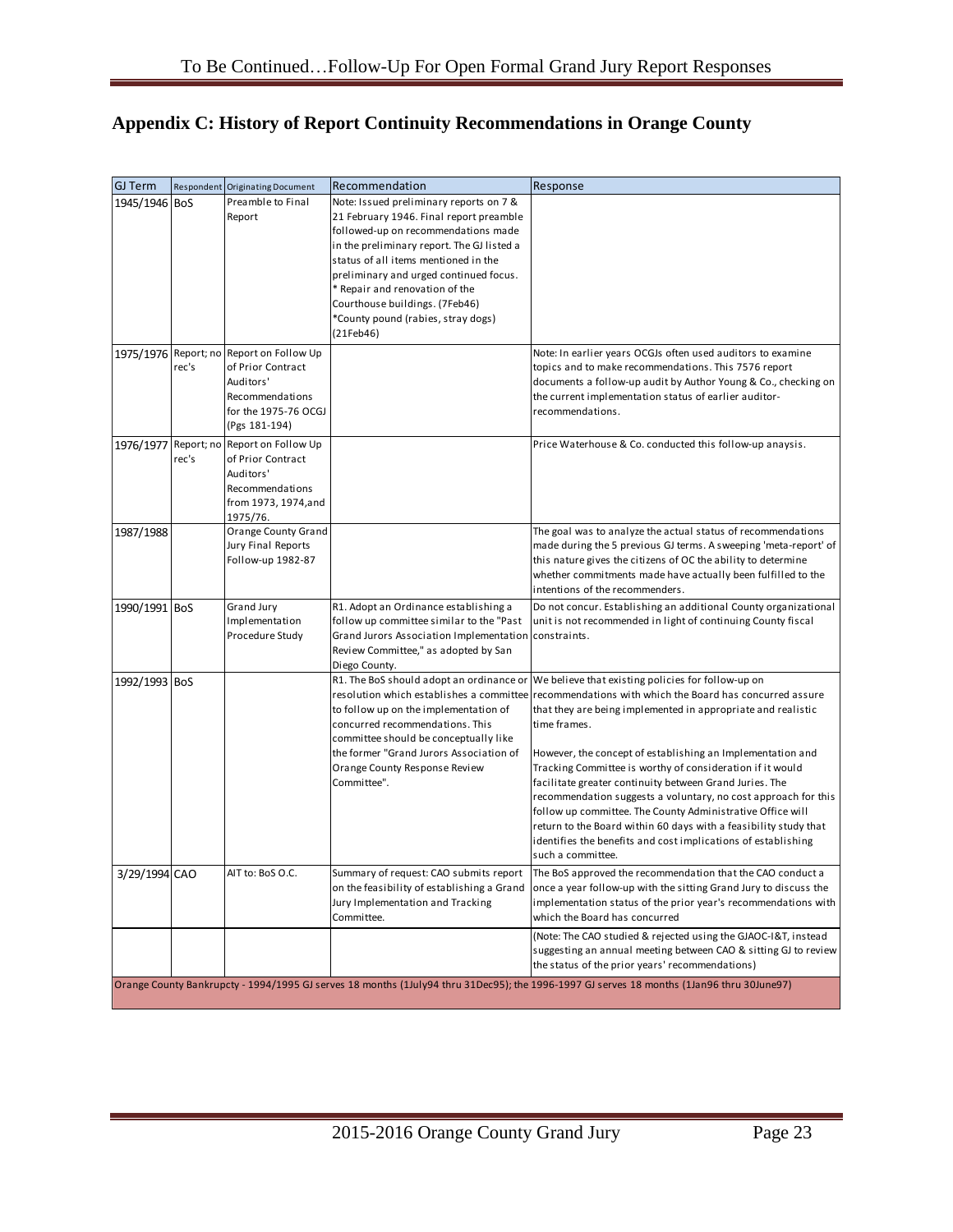| 7/23/1996 Bos |            | <b>BoS Minutes</b>                                                               | Grand Jurors Association of Orange<br>County - Implementation and Tracking<br>Committee: The CEO requests authority to<br>facilitate the activities of the GJA's<br>Implementation and Tracking Committee<br>to review the implementation of Grand<br>Jury report recommendations. | Motion: On motion by Sup. Stanton, seconded by Sup. Saltarelli,<br>the Board moved to: 1. Authorize the CEO to facilitate the<br>activities of the GJA's Implementation and Tracking Committee 2.<br>Direct that the CEO keep the Board appraised of information<br>and/or documents developed by the GJA's ITC and to coordinate<br>additional follow-up activities as needed resulting from the<br>Committee's review. Sup. Silva was absent. MOTION CARRIED.                                                                                                                                                                                                                                                                                                                                                                                                                                                                                           |
|---------------|------------|----------------------------------------------------------------------------------|------------------------------------------------------------------------------------------------------------------------------------------------------------------------------------------------------------------------------------------------------------------------------------|-----------------------------------------------------------------------------------------------------------------------------------------------------------------------------------------------------------------------------------------------------------------------------------------------------------------------------------------------------------------------------------------------------------------------------------------------------------------------------------------------------------------------------------------------------------------------------------------------------------------------------------------------------------------------------------------------------------------------------------------------------------------------------------------------------------------------------------------------------------------------------------------------------------------------------------------------------------|
| 1999/2000     | BoS        | Continuity<br>The Never Ending<br>Report                                         | The BoS institute a findings and<br>recommendations follow-up program to<br>ensure that, on an ongoing basis, all<br>County elected officers and agency heads<br>comply with Penal Code Sections 933 and<br>933.05.                                                                | The recommendation will not be implemented because it is not<br>warranted.<br>As explained in the response to finding #2, the County currently<br>has a findings and recommendations follow-up program in<br>place. Due to internal difficulties within the Association, it has<br>been unable to provide its report on the FY1998/99 reports as<br>specified in the Board's July 23, 1996 directives and agreed to by<br>the Association. Staff is coordinating with the Association to<br>determine if they are capable of continuing to provide this<br>function for the County. Should this not be possible, the CEO will<br>task staff to continue this function.                                                                                                                                                                                                                                                                                    |
|               |            |                                                                                  | The CEO comply with 4 directives of the<br>BoS as set forth by the BoS in their March<br>29, 1994, minute order.                                                                                                                                                                   | The recommendation will not be implemented because it is not<br>warranted.<br>As stated in the response to finding 2, the Board's directives of<br>July 23, 1996 superceded those of its March 29, 1994 directive.<br>Based upon the Association's request to perform this function<br>for the Board, the Board formalized this relationship on July 23,<br>1996. The County believes utilizing the services of the<br>Association to perform this service is still the best way to<br>accomplish this function. Staff will be working with the<br>Association to determine what resources it can provide the<br>Association to allow them to continue the follow-up process on<br>Grand Jury reports                                                                                                                                                                                                                                                     |
| 2002/2003     | <b>BoS</b> | <b>Tracking The</b><br>Implementation of<br><b>Grand Jury</b><br>Recommendations | R1. The County Executive Officer review<br>directions given in the Board of<br>Supervisors motion of March 29, 1994,<br>for tracking and reporting of pending or<br>open implementation actions.                                                                                   | The Recommendation has been implemented.<br>The motion carried by the Board on March 29, 1994 had the<br>following four components:<br>1. Direct the CAO to meet with the Grand Jury each year to<br>discuss open items.<br>2. Direct the CAO to provide the Grand Jury with a written report<br>summarizing the implementation status of open items.<br>3. Direct the CAO to provide minutes from this meeting to the<br>Grand Jury.<br>4. Direct the CAO to provide the Grand Jury with any additional<br>requested information.<br>The CEO will assume the responsibility of following up on prior<br>year open implementation items and provide a written status to<br>the sitting Grand Jury no later than March of each year. A<br>meeting will be scheduled each year with the Grand Jury to<br>review prior year open items. And as always, the CEO is<br>available to support the Grand Jury on any information requests<br>throughout the year. |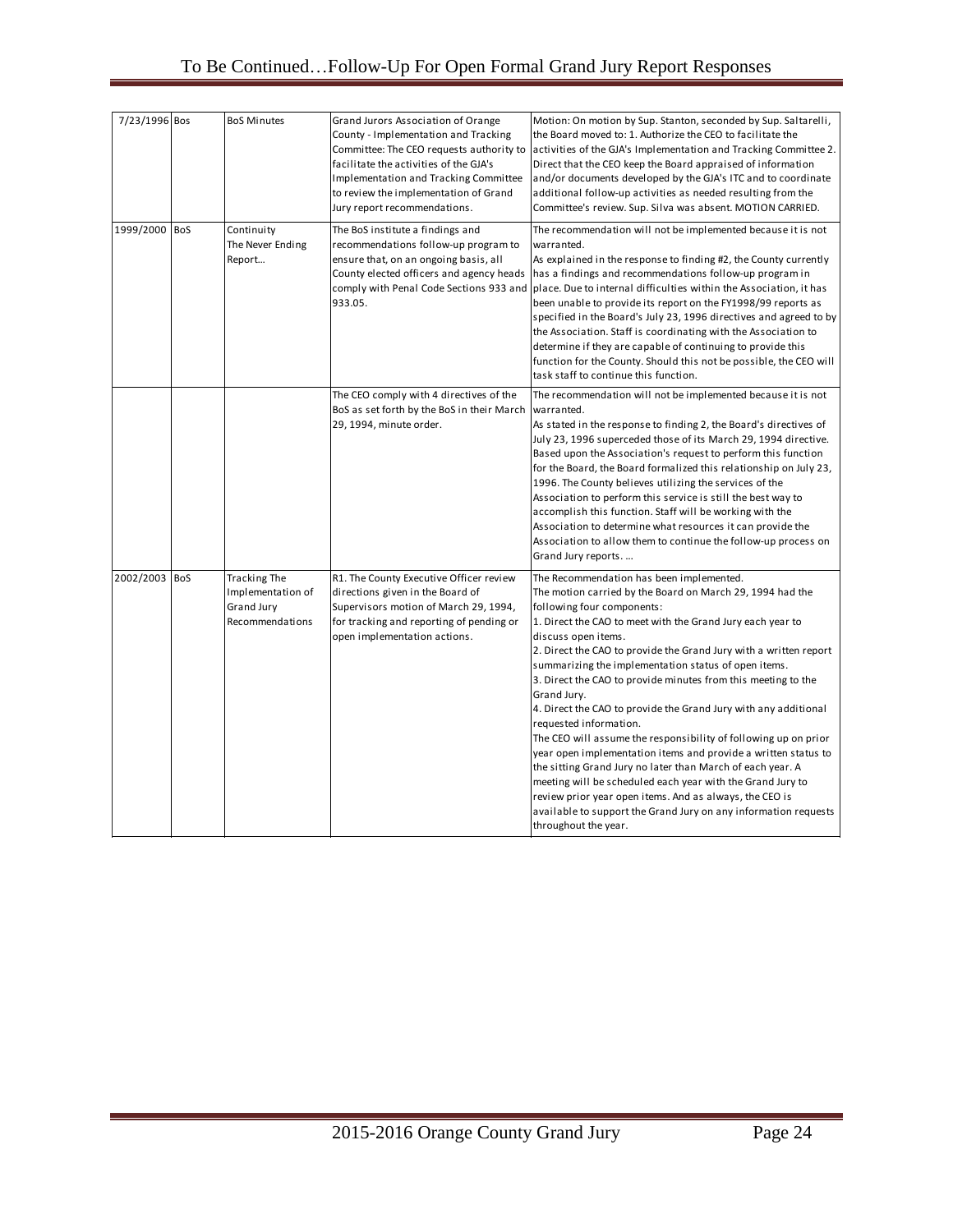#### <span id="page-25-0"></span>**Appendix D: Target Audience**

The list of departments/agencies for which the BOS (via the CEO) has assumed responsibility for collecting and forwarding responses is depicted below. Elected department/agency heads provide separate responses to GJ report recommendations, but the BOS (via the CEO) are required to provide responses to those recommendations touching upon elected department/agency personnel or budgetary matters.

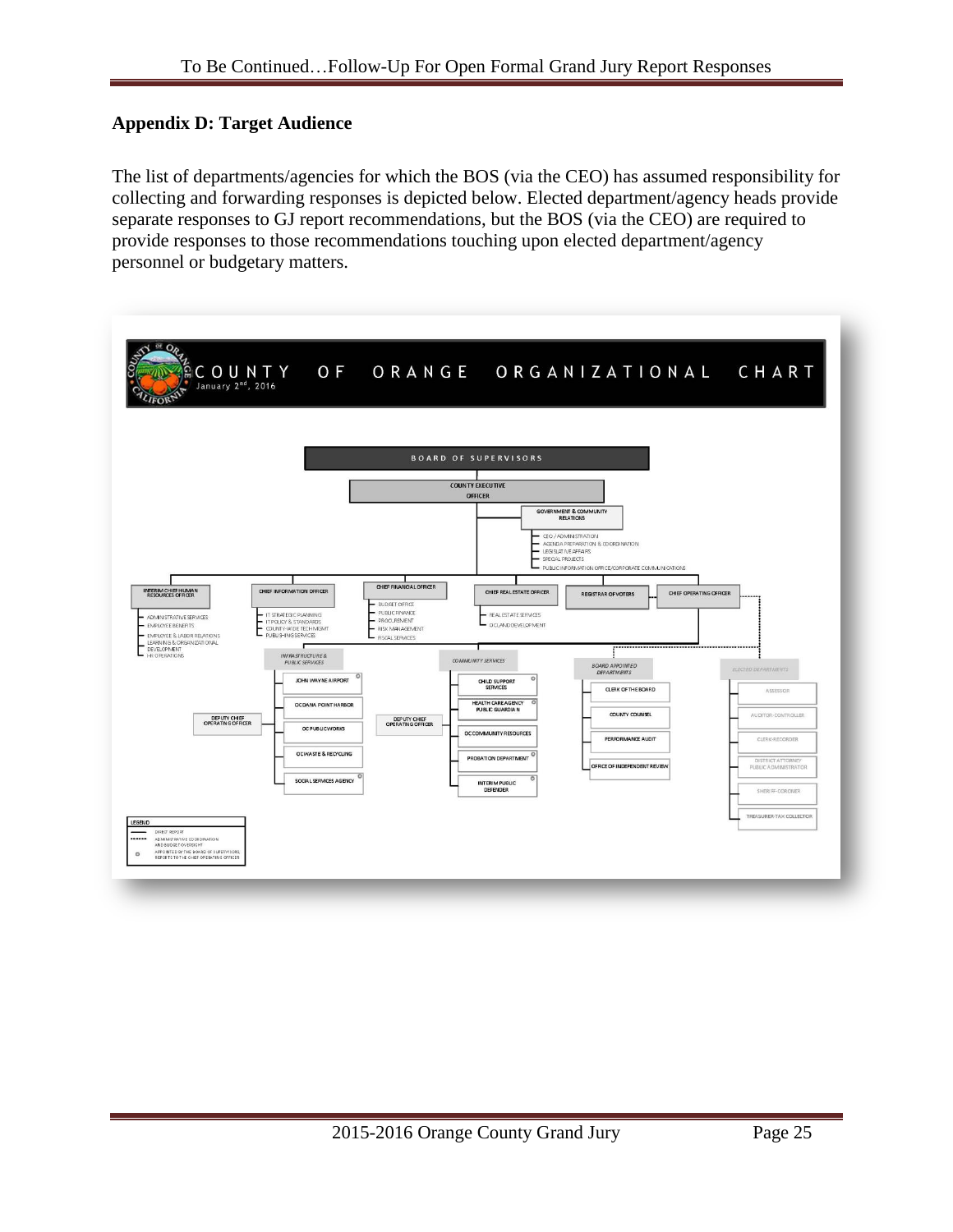## <span id="page-26-0"></span>**Appendix E: Open Recommendations Analyzed**

Open items for years 2011-2012, 2012-2013, and 2013-2014 directed at the Target Audience:

|                                                           |          | Respd    |                             | <b>Status</b> |                                                           |
|-----------------------------------------------------------|----------|----------|-----------------------------|---------------|-----------------------------------------------------------|
| <b>Title of Report</b>                                    |          |          | GJ Year Entity Rec Num Code |               | <b>Status Of Recommendation</b>                           |
| Status Code: WbI=Will be Implemented, FA=Further Analysis |          |          |                             |               |                                                           |
|                                                           |          |          |                             |               | Plan has been developed to upgrade video                  |
| ANNUAL REPORT ON JAILS AND                                |          |          |                             |               | camera/recording equipment over the next 5 fiscal yrs     |
| <b>JUVENILE DETENTION FACILITIES</b>                      | 1314 BoS |          | pg11R1                      | <b>WBI</b>    | (FY15/16-FY19/20) (check on FY15/16 progress)             |
|                                                           |          |          | pg25R3                      | <b>WBI</b>    | should be completed in FY14/15                            |
| Maximizing the Benefits of John Wayne                     |          |          |                             |               | Cell Phone parking lot has indeed been implementedl       |
| Airport to Better Serve Orange County                     | 1314 BoS |          | R4                          | <b>WBI</b>    | opened in Sept2015.                                       |
| DANA POINT HARBOR REVITALIZATION                          |          |          |                             |               |                                                           |
| ~15 YEARS OF PLANNING: WHAT HAS                           |          |          |                             |               |                                                           |
| <b>BEEN LEARNED?</b>                                      | 1314 CEO |          | R1                          | FA            | Report to BoS by 12/31/14                                 |
|                                                           |          |          |                             |               | Contract Policy Manual will undergo thorough review in    |
|                                                           |          |          | R <sub>5</sub>              | <b>WBI</b>    | 2015 for mods to be approved by BoS                       |
|                                                           |          |          |                             |               | Prior to expiration of current East Basin Ops Agrmt in    |
|                                                           |          |          | R8                          | <b>WBI</b>    | Feb2021, a cost analysis will be done for both basins     |
| Improving The County of Orange                            |          |          |                             |               | Contract Policy Manual will undergo thorough review in    |
| Government's Multi-Billion Dollar                         |          |          |                             |               | 2015 for mods to be approved by BoS. See above where      |
| <b>Contracting Operations</b>                             | 1314 BoS |          | R1                          | FA            | same response was a WBI                                   |
|                                                           |          |          |                             |               | Contract Policy Manual will undergo thorough review in    |
|                                                           |          |          |                             |               | 2015 for mods to be approved by BoS. See above where      |
|                                                           |          | CEO      | R <sub>2</sub>              | FA            | same response was a WBI                                   |
| Juvenile Offenders and Recidivism:                        |          |          |                             |               | Agree, grant funds & donations to be solicited. Probation |
| <b>Orange County Solutions</b>                            | 1314 BoS |          | R3                          | <b>WBI</b>    | Dept to take the lead.                                    |
| Orange County Information Technology                      |          |          |                             |               |                                                           |
| Management: Good Job Overall;                             |          |          |                             |               |                                                           |
| Disaster Recovery Must Be Addressed                       | 1314 BoS |          | R <sub>2</sub>              | <b>WBI</b>    | Joint reply with CEO/IT. Will be implemented in FY14/15   |
|                                                           |          |          |                             |               | CEO never replied on behalf of BoS on this. Only reply    |
|                                                           |          |          | R <sub>3</sub>              |               | came from Sheriff-Cor.                                    |
|                                                           |          | CEO/ITR1 |                             | <b>WBI</b>    | Will be presented to IT Exec C in FY14/15 for approval    |
|                                                           |          |          | R <sub>2</sub>              | <b>WBI</b>    | in FY14/15                                                |
|                                                           |          |          | R4                          | <b>WBI</b>    | in FY14/15                                                |
|                                                           |          |          | R <sub>5</sub>              | <b>WBI</b>    | in FY14/15                                                |
|                                                           |          |          | R6                          | <b>WBI</b>    | in FY14/15                                                |
|                                                           |          |          |                             |               | Committee underway to determine if it makes sense to      |
|                                                           |          |          |                             |               | centralize County IT Services under the CEO office of     |
|                                                           |          |          | R8                          | <b>WBI</b>    | InfoTech.                                                 |
| Revisiting Orange County Food Safety:                     |          |          |                             |               | Originally 90 days from 29Apr15. Continued until Jan15,   |
| Improving Placard Visibility for the                      |          |          |                             |               | when presented to BoS, where rec's failed for lack of     |
| Public's Best Interest                                    | 1314 BoS |          | R1                          | <b>FA</b>     | majority                                                  |
|                                                           |          |          |                             |               | Originally 90 days from 29Apr15. Continued until Jan15,   |
|                                                           |          |          |                             |               | when presented to BoS, where rec's failed for lack of     |
|                                                           |          |          | R2                          | FA            | majority                                                  |